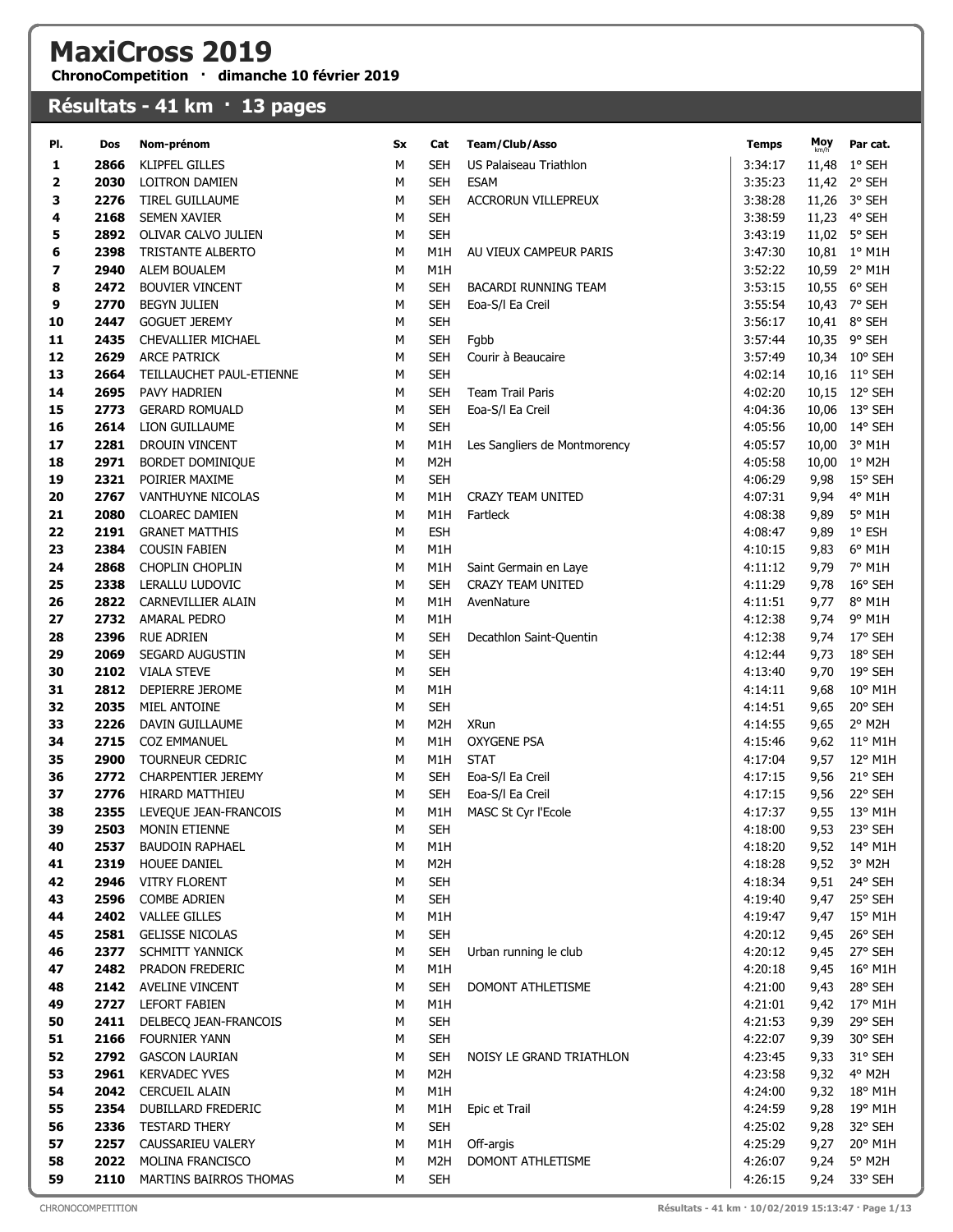| PI.        | Dos          | Nom-prénom                                     | Sx             | Cat                            | Team/Club/Asso                          | <b>Temps</b>       | Moy<br>km/h  | Par cat.               |
|------------|--------------|------------------------------------------------|----------------|--------------------------------|-----------------------------------------|--------------------|--------------|------------------------|
| 60         | 2509         | PRIN NICOLAS                                   | M              | <b>SEH</b>                     |                                         | 4:27:00            | 9,21         | 34° SEH                |
| 61         | 2234         | <b>BENSET LOIC</b>                             | М              | M1H                            |                                         | 4:27:06            | 9,21         | 21° M1H                |
| 62         | 2665         | TEILLAUCHET PIERRE-CORENTIN                    | М              | <b>SEH</b>                     |                                         | 4:27:23            | 9,20         | 35° SEH                |
| 63         | 2306         | DEHAINE BENOIT                                 | М              | M1H                            | <b>ASC TOURNAN</b>                      | 4:27:25            | 9,20         | 22° M1H                |
| 64         | 2748         | SERVANIN SEBASTIEN                             | М              | M1H                            | Les Lyricanthropes                      | 4:27:43            | 9,19         | 23° M1H                |
| 65         | 2153         | <b>BOUAZZA PIERRICK</b>                        | М              | <b>SEH</b>                     | <b>CDBA</b>                             | 4:27:52            | 9,18         | 36° SEH                |
| 66         | 2580         | GIACUZZO ERIC                                  | М              | M1H                            |                                         | 4:28:49            | 9,15         | 24° M1H                |
| 67<br>68   | 2260<br>2448 | <b>DUBOIS DAVID</b><br><b>MIERE MELANIE</b>    | М<br>氺<br>F    | M1H<br><b>SEF</b>              |                                         | 4:29:28<br>4:29:39 | 9,13<br>9,12 | 25° M1H<br>$1°$ SEF    |
| 69         | 2589         | <b>COURTIER ROMAIN</b>                         | M              | M1H                            |                                         | 4:29:49            | 9,12         | 26° M1H                |
| 70         | 2053         | <b>GORETH THOMAS</b>                           | M              | <b>SEH</b>                     |                                         | 4:30:06            | 9,11         | 37° SEH                |
| 71         | 2502         | <b>COUSTY OLIVIER</b>                          | М              | <b>SEH</b>                     |                                         | 4:31:41            | 9,05         | 38° SEH                |
| 72         | 2055         | <b>HAMELIN CYRIL</b>                           | М              | M1H                            |                                         | 4:31:43            | 9,05         | 27° M1H                |
| 73         | 2499         | <b>KRIEF STEPHANE</b>                          | M              | M1H                            |                                         | 4:32:39            | 9,02         | 28° M1H                |
| 74         | 2067         | <b>BIROT GEOFFRAY</b>                          | M              | <b>SEH</b>                     | kikourou                                | 4:33:30            | 8,99         | 39° SEH                |
| 75         | 2264         | <b>LENAIN FLORENT</b>                          | М              | M1H                            | LES EXPATRIES                           | 4:33:34            | 8,99         | 29° M1H                |
| 76         | 2945         | MERABTI HAMIDE                                 | М              | M <sub>2</sub> H               | GOST                                    | 4:33:36            | 8,99         | 6° M2H                 |
| 77         | 2092         | PAUILLACQ CHRISTIAN                            | М              | M <sub>2</sub> H               |                                         | 4:34:28            | 8,96         | 7° M2H                 |
| 78         | 2786         | ROUSSILLE CEDRIC                               | М              | M1H                            | RSCC DE CHAMPAGNY SUR MARNE             | 4:34:50            | 8,95         | 30° M1H                |
| 79<br>80   | 2588<br>2491 | <b>BUNEL PHILIPPE</b><br>DEVULDER JEAN-PIERRE  | М<br>М         | M1H<br>M3H                     | <b>ASRD</b><br><b>DOMONT ATHLETISME</b> | 4:34:50<br>4:35:22 | 8,95<br>8,93 | 31° M1H<br>$1°$ M3H    |
| 81         | 2635         | <b>OUERE EMMANUEL</b>                          | M              | <b>SEH</b>                     |                                         | 4:35:33            | 8,93         | 40° SEH                |
| 82         | 2227         | BERNASCONI NICOLAS                             | М              | M1H                            |                                         | 4:35:37            | 8,93         | 32° M1H                |
| 83         | 2444         | ZABE ERIC                                      | М              | M1H                            | <b>ACCRORUN VILLEPREUX</b>              | 4:36:31            | 8,90         | 33° M1H                |
| 84         | 2026         | <b>CUSSAC ADRIEN</b>                           | М              | <b>SEH</b>                     |                                         | 4:36:35            | 8,89         | 41° SEH                |
| 85         | 2555         | DE SA MICKAEL                                  | М              | <b>SEH</b>                     |                                         | 4:36:43            | 8,89         | 42° SEH                |
| 86         | 2124         | <b>JOUFFREY OLIVIER</b>                        | М              | M1H                            |                                         | 4:37:31            | 8,86         | 34° M1H                |
| 87         | 2292         | BERTHOU FRANCOIS                               | М              | <b>SEH</b>                     |                                         | 4:39:14            | 8,81         | 43° SEH                |
| 88         | 2148         | CHABOUD MAXIME                                 | М              | <b>SEH</b>                     | Décat Madeleine                         | 4:39:30            | 8,80         | 44° SEH                |
| 89<br>90   | 2004<br>2593 | ROGRON STEPHANE<br>ROUGIER CHRISTOPHE          | М<br>M         | <b>SEH</b><br>M1H              | VALLEE DE MONTMORENCY TRIATHLON         | 4:40:35<br>4:40:42 | 8,77<br>8,76 | 45° SEH<br>35° M1H     |
| 91         | 2608         | <b>LERY ETIENNE</b>                            | М              | <b>SEH</b>                     |                                         | 4:40:58            | 8,76         | 46° SEH                |
| 92         | 2412         | <b>VIVIER VALENTIN</b>                         | М              | <b>SEH</b>                     |                                         | 4:41:00            | 8,75         | 47° SEH                |
| 93         | 2496         | <b>DELARUE MARTIN</b>                          | М              | M <sub>2</sub> H               |                                         | 4:41:14            | 8,75         | 8° M2H                 |
| 94         | 2603         | <b>TEKIELA PHILIPPE</b>                        | М              | M1H                            |                                         | 4:41:38            | 8,73         | 36° M1H                |
| 95         | 2756         | <b>GERMAIN SEBASTIEN</b>                       | М              | <b>SEH</b>                     | <b>ACCRORUN VILLEPREUX</b>              | 4:41:48            | 8,73         | 48° SEH                |
| 96         | 2719         | <b>LAMBERT LUC</b>                             | M              | SEH                            | gazelec 78                              | 4:41:50            | 8,73         | 49° SEH                |
| 97         | 2250         | LEBRUN RENAUD                                  | М              | M1H                            | <b>ASASPP</b>                           | 4:41:55            |              | 8,73 37° M1H           |
| 98<br>99   | 2843<br>2959 | <b>BLIN FREDERIC</b><br>SENTI ADRIEN           | ${\sf M}$<br>м | M <sub>2</sub> H<br><b>SEH</b> |                                         | 4:41:59<br>4:42:07 | 8,72         | 8,72 9° M2H<br>50° SEH |
| 100        | 2206         | DECAESTEKER DAVID                              | М              | M1H                            |                                         | 4:43:01            | 8,69         | 38° M1H                |
| 101        | 2192         | <b>FAUCON TONY</b>                             | М              | M1H                            |                                         | 4:43:10            | 8,69         | 39° M1H                |
| 102        | 2881         | DE CARVALHO PAUL                               | М              | M2H                            |                                         | 4:43:29            | 8,68         | 10° M2H                |
| 103        | 2820         | <b>BAUZOU STEPHAN</b>                          | М              | M <sub>2</sub> H               |                                         | 4:43:32            | 8,68         | $11^{\circ}$ M2H       |
| 104        | 2778         | PEREZ LUDOVIC                                  | М              | <b>SEH</b>                     | Eoa-S/I Ea Creil                        | 4:43:33            | 8,68         | 51° SEH                |
| 105        | 2789         | <b>NEYRON FLORENT</b>                          | М              | <b>SEH</b>                     |                                         | 4:44:12            | 8,66         | 52° SEH                |
| 106        | 2718         | RADUCKI KEVIN                                  | М              | <b>SEH</b>                     | DRAVEIL TRIATHLON                       | 4:44:18            | 8,65         | 53° SEH                |
| 107<br>108 | 2199<br>2358 | <b>DELAHOUSE LIONEL</b><br><b>TETU MELANIE</b> | М<br>∗<br>F    | M1H<br>M <sub>1F</sub>         | ASC BNP PARIBAS PARIS                   | 4:44:33<br>4:44:45 | 8,65<br>8,64 | 40° M1H<br>$1°$ M1F    |
| 109        | 2051         | JOUBAIRE THOMAS                                | М              | <b>SEH</b>                     | SP Plaisir                              | 4:45:13            | 8,63         | 54° SEH                |
| 110        | 2803         | <b>NEYRON ADRIEN</b>                           | М              | SEH                            | Les Pas Contents                        | 4:45:37            | 8,61         | 55° SEH                |
| 111        | 2788         | <b>BARRAU MARTIAL</b>                          | М              | M1H                            | RSCC DE CHAMPAGNY SUR MARNE             | 4:45:59            | 8,60         | 41° M1H                |
| 112        | 2965         | VAUDELIN ALEXIS                                | М              | SEH                            | <b>TNT Ezanville</b>                    | 4:46:11            | 8,60         | 56° SEH                |
| 113        | 2141         | <b>LANGLET THIERRY</b>                         | М              | M <sub>2</sub> H               |                                         | 4:46:16            | 8,59         | 12° M2H                |
| 114        | 2193         | <b>GRANDJEAN JEROME</b>                        | М              | M1H                            | jérôme des Aumuses                      | 4:46:41            | 8,58         | 42° M1H                |
| 115        | 2619         | GUILLEMET JEAN-FRANCOIS                        | м              | <b>SEH</b>                     |                                         | 4:47:19            | 8,56         | 57° SEH                |
| 116<br>117 | 2081<br>2674 | <b>BOURGEOIS VALENTIN</b><br>COMBE BENJAMIN    | м<br>М         | M1H<br><b>SEH</b>              | U.S.O.Bezons                            | 4:47:21<br>4:47:31 | 8,56<br>8,56 | 43° M1H<br>58° SEH     |
| 118        | 2127         | <b>GUILLEMAIN PHILIPPE</b>                     | М              | M2H                            | kikourou                                | 4:48:13            | 8,54         | 13° M2H                |
| 119        | 2005         | SCHNEIDER ROMAIN                               | М              | <b>SEH</b>                     |                                         | 4:48:38            | 8,52         | 59° SEH                |
| 120        | 2846         | <b>DESLANDES ANTOINE</b>                       | М              | <b>SEH</b>                     |                                         | 4:48:39            | 8,52         | 60° SEH                |
| 121        | 2648         | DIGUET ANTOINE                                 | М              | <b>SEH</b>                     |                                         | 4:48:43            | 8,52         | 61° SEH                |
| 122        | 2802         | ANDRE THIBAULT                                 | М              | <b>SEH</b>                     |                                         | 4:49:29            | 8,50         | 62° SEH                |
| 123        | 2609         | CLOAREC NICOLAS                                | М              | <b>SEH</b>                     |                                         | 4:49:39            | 8,49         | 63° SEH                |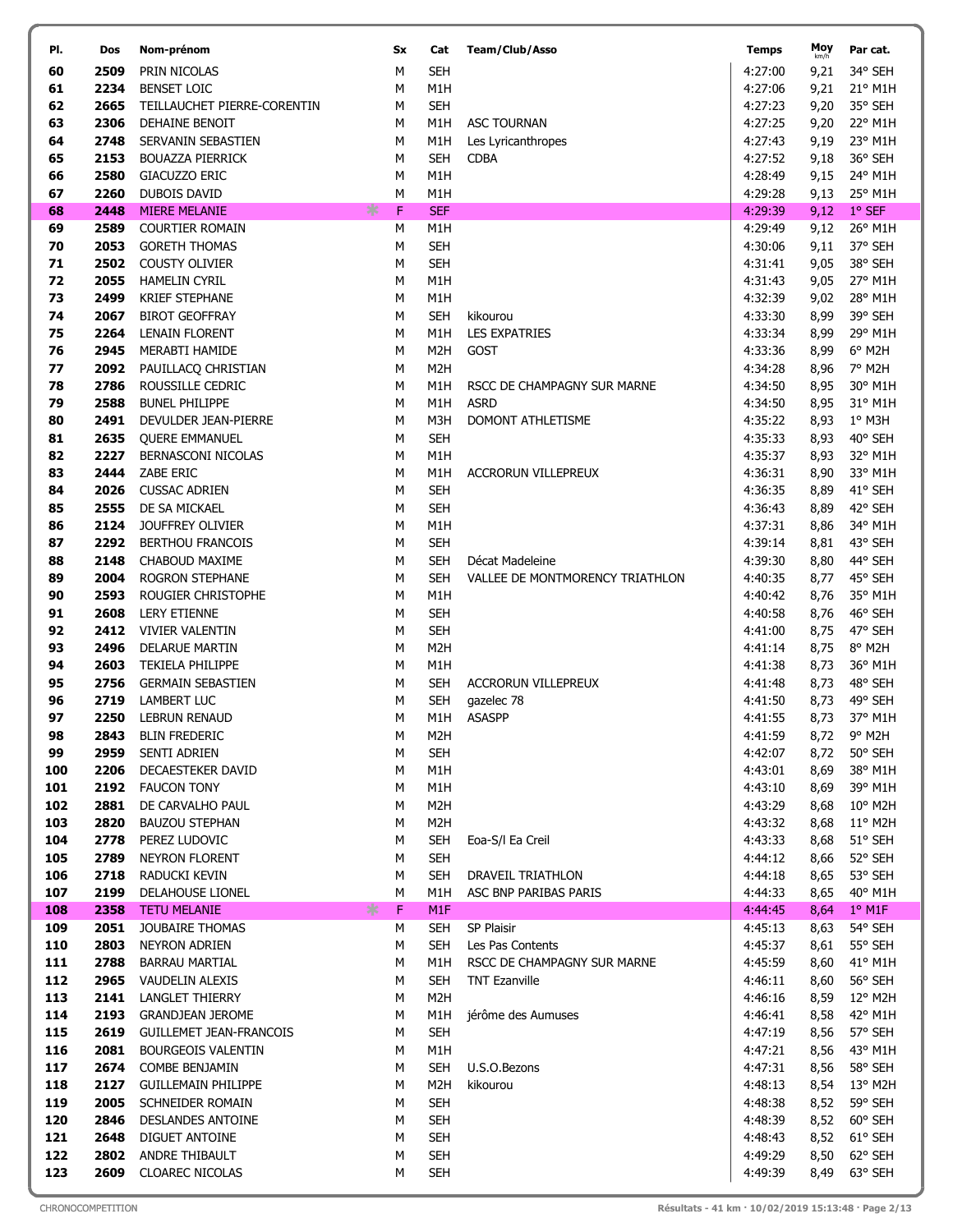| PI.        | Dos          | Nom-prénom                              | Sx     | Cat                            | Team/Club/Asso                 | <b>Temps</b>       | Moy<br>km/h  | Par cat.           |
|------------|--------------|-----------------------------------------|--------|--------------------------------|--------------------------------|--------------------|--------------|--------------------|
| 124        | 2401         | <b>DUMAS EMILE</b>                      | М      | M1H                            |                                | 4:50:22            | 8,47         | 44° M1H            |
| 125        | 2570         | PISSIER JEAN-BERNARD                    | М      | M1H                            |                                | 4:50:51            | 8,46         | 45° M1H            |
| 126        | 2066         | <b>CROS MAXIME</b>                      | М      | M1H                            |                                | 4:50:55            | 8,46         | 46° M1H            |
| 127        | 2252         | PHEULPIN JEROME                         | М      | <b>SEH</b>                     | <b>ASASPP</b>                  | 4:51:09            | 8,45         | 64° SEH            |
| 128        | 2697         | <b>GARCIA LAURENT</b>                   | М      | M1H                            |                                | 4:51:22            | 8,44         | 47° M1H            |
| 129        | 2187         | NORMAND LOIC                            | М      | M1H                            | NORMAND Team                   | 4:51:25            | 8,44         | 48° M1H            |
| 130        | 2052         | <b>TELLA ALEXANDRE</b>                  | M      | <b>SEH</b>                     |                                | 4:52:20            | 8,42         | 65° SEH            |
| 131        | 2666         | ALAGAMA JEAN-MATHIEU                    | М      | <b>SEH</b>                     | Team QULBUTOKÉ ACTIVE          | 4:52:25            | 8,41         | 66° SEH            |
| 132        | 2267         | <b>CHRISTIEN GUILLAUME</b>              | M      | <b>SEH</b>                     |                                | 4:52:33            | 8,41         | 67° SEH            |
| 133        | 2538         | LANCIEN GUILLAUME                       | М      | M1H                            | <b>GUISH</b>                   | 4:53:03            | 8,39         | 49° M1H            |
| 134        | 2847         | ROOSEN CHRISTOPHE                       | М      | M <sub>2</sub> H               |                                | 4:53:37            | 8,38         | 14° M2H            |
| 135        | 2657         | PATTE NICOLAS                           | М      | <b>SEH</b>                     | Beauvais Triathlon             | 4:53:39            | 8,38         | 68° SEH            |
| 136        | 2601         | COUTREAU JULIEN                         | М      | M1H                            |                                | 4:53:58            | 8,37         | 50° M1H            |
| 137        | 2650         | PICABEA ERIC                            | М      | M1H                            |                                | 4:54:03            | 8,37         | 51° M1H            |
| 138        | 2626         | <b>BELLO LIONEL</b>                     | М      | M1H                            |                                | 4:54:04            | 8,37         | 52° M1H            |
| 139        | 2231         | SEZNEC VINCENT                          | М      | <b>SEH</b>                     |                                | 4:54:10            | 8,36         | 69° SEH            |
| 140        | 2379         | <b>ZERBIB FABRICE</b>                   | М      | M1H                            | Paris                          | 4:54:16            | 8,36         | 53° M1H            |
| 141        | 2484         | ∗<br><b>PRIOUX MARIE</b>                | F      | M <sub>1F</sub>                | <b>DOMONT ATHLETISME</b>       | 4:54:17            | 8,36         | $2°$ M1F           |
| 142        | 2427         | <b>BELLOIR YOANN</b>                    | М      | M1H                            | Team Foulées                   | 4:54:18            | 8,36         | 54° M1H            |
| 143        | 2083         | PANCRAZI FABRICE                        | M      | M <sub>2</sub> H               |                                | 4:54:30            | 8,35         | 15° M2H            |
| 144        | 2485         | <b>BERNARD CHRISTOPHE</b>               | М      | M1H                            | DOMONT ATHLETISME              | 4:54:31            | 8,35         | 55° M1H            |
| 145        | 2741         | <b>DEKHLI NAOUFEL</b>                   | М      | M1H                            |                                | 4:54:32            | 8,35         | 56° M1H            |
| 146        | 2356         | <b>COLETA THIERRY</b>                   | М      | M1H                            | l'ancien                       | 4:54:32            | 8,35         | 57° M1H            |
| 147        | 2600         | 氺<br><b>FINAS CELINE</b>                | F      | <b>SEF</b>                     | <b>UA SOCIETE GENERALE</b>     | 4:54:45            | 8,35         | 2° SEF             |
| 148        | 2874         | <b>SEGURA ALEXIS</b>                    | М      | <b>SEH</b>                     |                                | 4:54:57            | 8,34         | 70° SEH            |
| 149        | 2576         | LOYAU ARNAUD                            | М      | M1H                            | DOMONT ATHLETISME              | 4:55:24            | 8,33         | 58° M1H            |
| 150        | 2270         | <b>HAMMAMI AHMED</b>                    | М      | <b>SEH</b>                     |                                | 4:55:36            | 8,32         | 71° SEH            |
| 151        | 2466         | SIMONOFF ALEXANDRE                      | M      | M1H                            | ASR Trail 78                   | 4:55:52            | 8,31         | 59° M1H            |
| 152        | 2272         | THEVENON DORIAN                         | М      | M1H                            |                                | 4:56:07            | 8,31         | 60° M1H            |
| 153        | 2535         | THUILLIER LAURENT                       | М      | M1H                            |                                | 4:56:44            | 8,29         | 61° M1H            |
| 154        | 2296         | JOURDAIN JEAN-ALEXANDRE                 | М      | M1H                            |                                | 4:57:06            | 8,28         | 62° M1H            |
| 155        | 2244         | <b>BILLEBAULT LAURENT</b>               | М      | M1H                            | <b>ASASPP</b>                  | 4:57:07            | 8,28         | 63° M1H            |
| 156<br>157 | 2345         | <b>LAFARGE THOMAS</b>                   | М      | <b>ESH</b><br>M <sub>2</sub> H |                                | 4:57:18            | 8,27         | 2° ESH<br>16° M2H  |
|            | 2642<br>2063 | ZEGHAD GERARD                           | М      |                                |                                | 4:57:32<br>4:57:52 | 8,27         |                    |
| 158<br>159 | 2964         | <b>GRANDHAYE JEROME</b><br>RIOU NICOLAS | М<br>М | M1H<br><b>SEH</b>              | <b>EAC MERU</b><br>Cryo 78     | 4:57:59            | 8,26<br>8,26 | 64° M1H<br>72° SEH |
| 160        | 2204         | CHARRIEAU STEPHANE                      | М      | M1H                            |                                | 4:58:06            | 8,25         | 65° M1H            |
| 161        | 2658         | <b>FRANCOIS ARNAUD</b>                  | М      | M1H                            |                                | 4:59:06            |              | 8,22 66° M1H       |
| 162        |              | 2680 JOUVIN DAVID                       | М      | M1H                            |                                | 4:59:11            |              | 8,22 67° M1H       |
| 163        | 2007         | <b>GOUIN EMMANUEL</b>                   | М      | M1H                            |                                | 4:59:43            | 8,21         | 68° M1H            |
| 164        | 2138         | DA CONCEICAO ERIC                       | М      | M1H                            |                                | 4:59:47            | 8,21         | 69° M1H            |
| 165        | 2420         | CAZENAVE RODOLPHE                       | М      | M1H                            |                                | 5:00:15            | 8,19         | 70° M1H            |
| 166        | 2316         | <b>VERDIER ERIC</b>                     | М      | M <sub>2</sub> H               |                                | 5:00:45            | 8,18         | 17° M2H            |
| 167        | 2850         | <b>BRAKNI EDDY</b>                      | М      | M1H                            |                                | 5:00:48            | 8,18         | 71° M1H            |
| 168        | 2694         | <b>DOMAIN YOANN</b>                     | М      | <b>SEH</b>                     |                                | 5:00:54            | 8,18         | 73° SEH            |
| 169        | 2620         | <b>MARIE YANNICK</b>                    | М      | M1H                            |                                | 5:00:59            | 8,17         | 72° M1H            |
| 170        | 2587         | DEBADIER PHILIPPE                       | М      | M1H                            | SAPEURS POMPIERS ARGENTEUIL    | 5:01:00            | 8,17         | 73° M1H            |
| 171        | 2295         | <b>CHARPENTIER BRUNO</b>                | М      | M1H                            | triathlon sannois franconville | 5:01:00            | 8,17         | 74° M1H            |
| 172        | 2842         | <b>JAOUEN CEDRIC</b>                    | М      | <b>SEH</b>                     | SAPEURS POMPIERS ARGENTEUIL    | 5:01:01            | 8,17         | 74° SEH            |
| 173        | 2599         | <b>HENNION YOHAN</b>                    | М      | <b>SEH</b>                     |                                | 5:01:01            | 8,17         | 75° SEH            |
| 174        | 2856         | SAURAT MICHEL                           | М      | M3H                            |                                | 5:01:52            | 8,15         | $2^{\circ}$ M3H    |
| 175        | 2627         | <b>NOWAK FREDERIC</b>                   | М      | M1H                            |                                | 5:02:33            | 8,13         | 75° M1H            |
| 176        | 2072         | <b>HUGOT PHILIPPE</b>                   | М      | <b>SEH</b>                     |                                | 5:02:34            | 8,13         | 76° SEH            |
| 177        | 2243         | <b>CHENITI AHSENE</b>                   | М      | M <sub>2</sub> H               |                                | 5:03:00            | 8,12         | 18° M2H            |
| 178        | 2156         | FERREIRA JOSE JULIO                     | М      | M2H                            | Sporting Chausson Secan        | 5:03:01            | 8,12         | 19° M2H            |
| 179        | 2087         | <b>GAIRIN COME</b>                      | М      | <b>SEH</b>                     | <b>BACARDI RUNNING TEAM</b>    | 5:03:23            | 8,11         | 77° SEH            |
| 180        | 2198         | ∗<br><b>FELDEN SYLVIE</b>               | F      | M <sub>2F</sub>                |                                | 5:03:34            | 8,10         | $1°$ M2F           |
| 181        | 2385         | DETANTE NICOLAS                         | М      | M1H                            | triathlon sannois franconville | 5:03:45            | 8,10         | 76° M1H            |
| 182        | 2084         | ∗<br><b>ALTMANN ELODIE</b>              | F      | M <sub>1F</sub>                | pl                             | 5:03:54            | 8,09         | 3° M1F             |
| 183        | 2613         | PHILIBERT CEDRIC                        | М      | M1H                            |                                | 5:04:03            | 8,09         | 77° M1H            |
| 184        | 2943         | <b>BLEUSE LUC</b>                       | М      | M <sub>2</sub> H               |                                | 5:04:09            | 8,09         | 20° M2H            |
| 185        | 2034         | <b>BELLEAU CYRILLE</b>                  | М      | <b>SEH</b>                     | Coureurs du Soubestre          | 5:04:09            | 8,09         | 78° SEH            |
| 186        | 2462         | PERRAUD OLIVIER                         | М      | M1H                            | <b>FREE RUNNERS</b>            | 5:04:22            | 8,08         | 78° M1H            |
| 187        | 2861         | <b>BRUZEAU CHRISTIAN</b>                | М      | M2H                            | <b>ACA BEAUVAIS</b>            | 5:04:44            | 8,07         | 21° M2H            |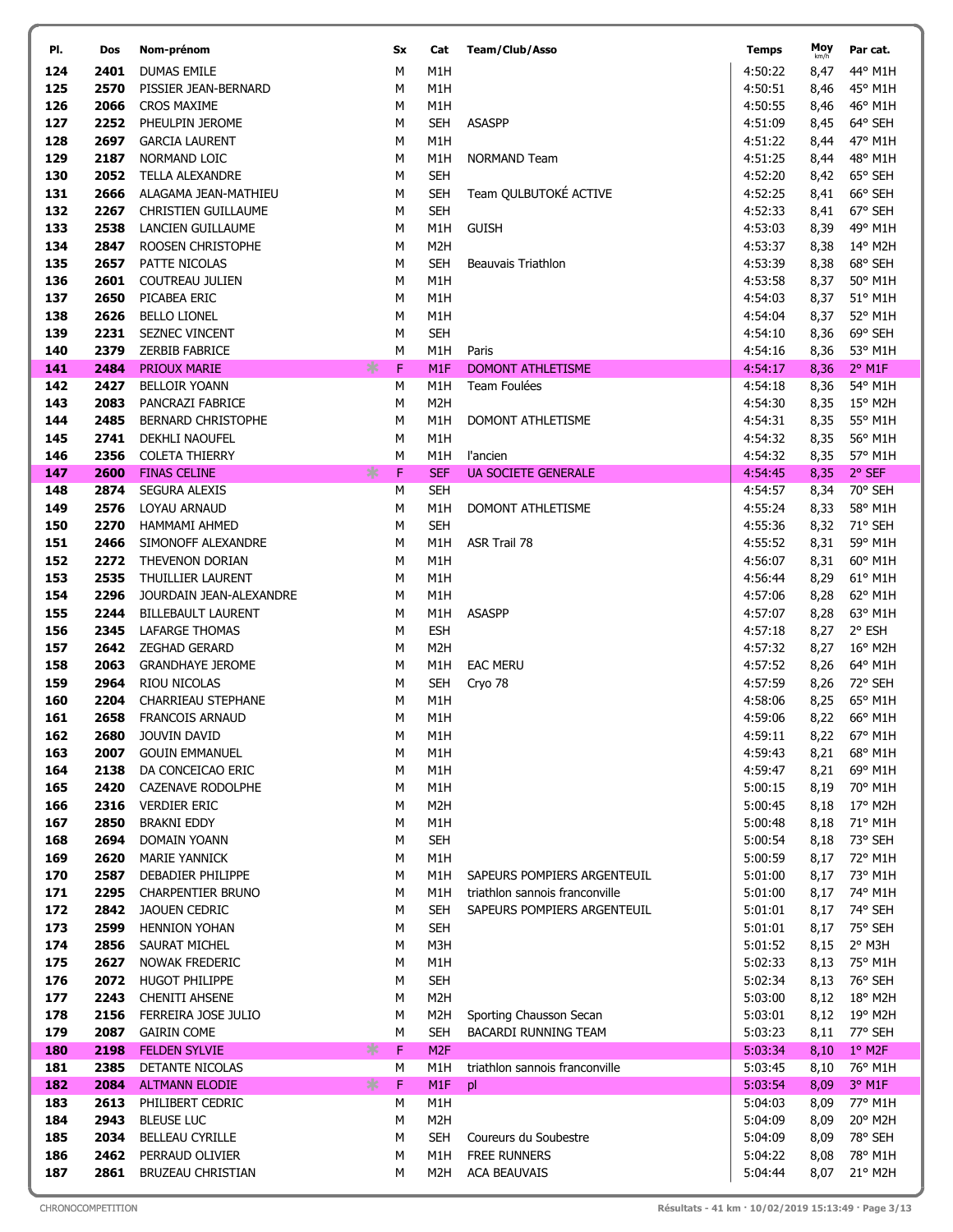| PI.        | Dos          | Nom-prénom                                      | <b>Sx</b> | Cat                      | Team/Club/Asso                         | <b>Temps</b>       | Moy<br>km/h  | Par cat.            |
|------------|--------------|-------------------------------------------------|-----------|--------------------------|----------------------------------------|--------------------|--------------|---------------------|
| 188        | 2714         | <b>MATIAS NUNES MICHEL</b>                      | M         | M1H                      | NOISY LE GRAND TRIATHLON               | 5:05:24            | 8,06         | 79° M1H             |
| 189        | 2800         | DAVID LUDOVIC                                   | M         | M1H                      |                                        | 5:05:44            | 8,05         | 80° M1H             |
| 190        | 2855         | <b>BONSERGENT ANTOINE</b>                       | М         | M1H                      |                                        | 5:05:46            | 8,05         | 81° M1H             |
| 191        | 2216         | <b>JEANCLAUDE ERIC</b>                          | M         | M <sub>2</sub> H         |                                        | 5:06:01            | 8,04         | 22° M2H             |
| 192        | 2082         | RIMBAUD MICHEL                                  | M         | M <sub>2</sub> H         | <b>EACPA</b>                           | 5:06:09            | 8,04         | 23° M2H             |
| 193        | 2111         | DESTOMBES FRANCOIS                              | M         | M <sub>2</sub> H         | Les kikis                              | 5:06:20            | 8,03         | 24° M2H             |
| 194        | 2426         | <b>MALLEY MATTHIEU</b>                          | М         | M1H                      |                                        | 5:06:26            | 8,03         | 82° M1H             |
| 195        | 2708         | SISOWATH KALARITH                               | M         | M1H                      | NOISY LE GRAND TRIATHLON               | 5:06:27            | 8,03         | 83° M1H             |
| 196        | 2723         | PIFFAULT MICHAEL                                | M         | <b>SEH</b>               |                                        | 5:07:22            | 8,00         | 79° SEH             |
| 197        | 2751         | <b>BECHI OLIVIER</b>                            | M         | M1H                      |                                        | 5:07:26            | 8,00         | 84° M1H             |
| 198        | 2293         | <b>BERGERON GILLES</b>                          | М         | M <sub>2</sub> H         | kikourou                               | 5:07:55            | 7,99         | 25° M2H             |
| 199<br>200 | 2200<br>2475 | LEVEAU FREDERIC<br><b>SABRE FRANCK</b>          | М<br>М    | M1H<br>M <sub>2</sub> H  |                                        | 5:07:55<br>5:07:56 | 7,99<br>7,99 | 85° M1H<br>26° M2H  |
| 201        | 2731         | <b>LEGEAY STEPHANE</b>                          | М         | M1H                      |                                        | 5:07:59            | 7,99         | 86° M1H             |
| 202        | 2504         | <b>EMERY MICKAEL</b>                            | М         | M1H                      |                                        | 5:08:10            | 7,98         | 87° M1H             |
| 203        | 2480         | <b>BALQUET DENIS</b>                            | М         | <b>SEH</b>               |                                        | 5:08:11            | 7,98         | 80° SEH             |
| 204        | 2058         | <b>BOIL JEREMY</b>                              | М         | <b>SEH</b>               |                                        | 5:08:18            | 7,98         | 81° SEH             |
| 205        | 2013         | PINTE CHARLES                                   | M         | <b>SEH</b>               | ASTRE CREILLOIS                        | 5:08:26            | 7,98         | 82° SEH             |
| 206        | 2548         | <b>MASSEE JEROME</b>                            | М         | <b>SEH</b>               | <b>AC MONTESSON</b>                    | 5:08:46            | 7,97         | 83° SEH             |
| 207        | 2018         | AUBERTIN GUILLAUME                              | М         | M1H                      |                                        | 5:08:49            | 7,97         | 88° M1H             |
| 208        | 2700         | JOUMANI YOUSSEF                                 | М         | M1H                      |                                        | 5:08:58            | 7,96         | 89° M1H             |
| 209        | 2592         | <b>CHAILLET ARNAUD</b>                          | M         | <b>SEH</b>               | J'y vais, mais j'ai peur               | 5:09:07            | 7,96         | 84° SEH             |
| 210        | 2703         | MATIAS NUNES PHILIPPE                           | М         | M1H                      | Neuilly-Plaisance                      | 5:09:07            | 7,96         | 90° M1H             |
| 211        | 2531         | MARQUET OLIVIER                                 | M         | M1H                      |                                        | 5:09:17            | 7,95         | 91° M1H             |
| 212        | 2318         | <b>FENEUX STEPHANE</b>                          | М         | M <sub>2</sub> H         | Entente 36                             | 5:09:29            | 7,95         | 27° M2H             |
| 213        | 2621         | BENEDETTI FLORIAN                               | M         | <b>SEH</b>               |                                        | 5:09:36            | 7,95         | 85° SEH             |
| 214        | 2279         | <b>BRENEOL STEPHANIE</b>                        | ∗<br>F    | M <sub>1F</sub>          |                                        | 5:09:36            | 7,95         | 4° M1F              |
| 215        | 2445         | <b>FAURE ARNAUD</b>                             | М         | M1H                      | Courbevoie Triathlon                   | 5:09:45            | 7,94         | 92° M1H             |
| 216        | 2001<br>2178 | <b>BUISSON JULIEN</b>                           | М         | M1H                      |                                        | 5:10:22            | 7,93         | 93° M1H             |
| 217<br>218 | 2840         | TAILLARD GREGORY<br><b>BELLI GIANNI</b>         | M<br>М    | M1H<br>M1H               | AS HSBC                                | 5:10:27<br>5:10:43 | 7,92<br>7,92 | 94° M1H<br>95° M1H  |
| 219        | 2029         | DIEZ RAPHAEL                                    | M         | <b>SEH</b>               | Running Team VF                        | 5:10:44            | 7,92         | 86° SEH             |
| 220        | 2205         | <b>BESNARD GAEL</b>                             | М         | M1H                      |                                        | 5:11:05            | 7,91         | 96° M1H             |
| 221        | 2064         | CHABANI ABDELRAHMANE                            | М         | M1H                      |                                        | 5:11:16            | 7,90         | 97° M1H             |
| 222        | 2857         | <b>SAURAT MILENE</b>                            | ∗<br>F    | <b>SEF</b>               | Don et Mimi (2 participants)           | 5:11:20            | 7,90         | 3° SEF              |
| 223        | 2539         | SOFFYANE MOSTEFAOUI                             | М         | M1H                      |                                        | 5:11:34            | 7,90         | 98° M1H             |
| 224        | 2908         | MACQUET NICOLAS                                 | М         | M1H                      |                                        | 5:12:02            | 7,88         | 99° M1H             |
| 225        | 2425         | TOMIC IVAN                                      | М         | M1H                      |                                        | 5:12:06            | 7,88         | 100° M1H            |
| 226        |              | 2495 LE GAL EMMANUEL                            | М         | M1H                      | Courir à Herblay & Sportez-vous bien   | 5:12:13            |              | 7,88 101° M1H       |
| 227        | 2653         | HUBERT VINCENT                                  | М         | <b>SEH</b>               | Lib'air'trail                          | 5:12:25            | 7,87         | 87° SEH             |
| 228        | 2884         | <b>GUERINEAU VICTOR</b>                         | М         | <b>SEH</b>               |                                        | 5:12:33            | 7,87         | 88° SEH             |
| 229        | 2010         | <b>GODEFROY LUC</b>                             | М         | M <sub>2</sub> H         | DOMONT ATHLETISME                      | 5:12:56            | 7,86         | 28° M2H             |
| 230        | 2329         | DUCROCQ THIERRY                                 | м         | M1H                      | CRAZY TEAM UNITED                      | 5:12:58            | 7,86         | 102° M1H            |
| 231        | 2477         | MAILLOT PATRICE                                 | М         | M1H                      | CRAZY TEAM UNITED<br>Chaumont En Vexin | 5:12:59            | 7,86         | 103° M1H            |
| 232<br>233 | 2325<br>2799 | <b>COUDRAYE ADRIEN</b><br>DUIGOU SEBASTIEN      | М<br>М    | <b>SEH</b><br><b>SEH</b> |                                        | 5:13:07<br>5:13:11 | 7,86<br>7,85 | 89° SEH<br>90° SEH  |
| 234        | 2980         | <b>GALAOR LANXIN</b>                            | ∗<br>F    | M1F                      |                                        | 5:13:14            | 7,85         | $5^\circ$ M1F       |
| 235        | 2352         | RAMELET JULIEN                                  | М         | <b>SEH</b>               |                                        | 5:13:17            | 7,85         | 91° SEH             |
| 236        | 2157         | THIOLLET FRANCOIS                               | М         | M <sub>2</sub> H         |                                        | 5:13:21            | 7,85         | 29° M2H             |
| 237        | 2595         | <b>JEROME STEEVE</b>                            | М         | M1H                      | bulborr                                | 5:13:48            | 7,84         | 104° M1H            |
| 238        | 2574         | <b>BLANC MANUEL</b>                             | М         | <b>SEH</b>               | Les mollets crampés                    | 5:14:07            | 7,83         | 92° SEH             |
| 239        | 2634         | AYAX SEAN                                       | М         | <b>SEH</b>               |                                        | 5:14:07            | 7,83         | 93° SEH             |
| 240        | 2645         | IACOVELLA ELIO                                  | М         | <b>SEH</b>               |                                        | 5:14:30            | 7,82         | 94° SEH             |
| 241        | 2667         | SANCHEZ PIERRE                                  | М         | M1H                      | DOMONT ATHLETISME                      | 5:14:39            | 7,82         | 105° M1H            |
| 242        | 2146         | PAULOT BENJAMIN                                 | М         | <b>SEH</b>               |                                        | 5:14:42            | 7,82         | 95° SEH             |
| 243        | 2397         | VAN DOOREN JEREMY                               | м         | <b>SEH</b>               | jerem                                  | 5:14:57            | 7,81         | 96° SEH             |
| 244        | 2254         | TIREL JULIEN                                    | М         | <b>SEH</b>               | <b>ASASPP</b>                          | 5:15:30            | 7,80         | 97° SEH             |
| 245        | 2245         | <b>CLIN CHRISTOPHE</b>                          | М         | <b>SEH</b>               | <b>ASASPP</b>                          | 5:15:30            | 7,80         | 98° SEH             |
| 246        | 2438         | <b>TORTAY ERIC</b>                              | М         | M2H                      | Les touristes                          | 5:15:43            | 7,79         | 30° M2H             |
| 247<br>248 | 2455<br>2804 | <b>BOUBAN SEBASTIEN</b><br><b>BINST ANTHONY</b> | М<br>М    | <b>SEH</b><br><b>SEH</b> | <b>TAMALOUS</b>                        | 5:15:45<br>5:16:00 | 7,79<br>7,78 | 99° SEH<br>100° SEH |
| 249        | 2008         | SAVINI THIERRY                                  | М         | M1H                      |                                        | 5:16:07            | 7,78         | 106° M1H            |
| 250        | 2314         | DA ROCHA ADRIEN                                 | м         | M1H                      |                                        | 5:16:08            | 7,78         | 107° M1H            |
| 251        | 2670         | <b>DEBOCQ ISABELLE</b>                          | ∗<br>F    | M <sub>1F</sub>          |                                        | 5:16:29            | 7,77         | 6° M1F              |
|            |              |                                                 |           |                          |                                        |                    |              |                     |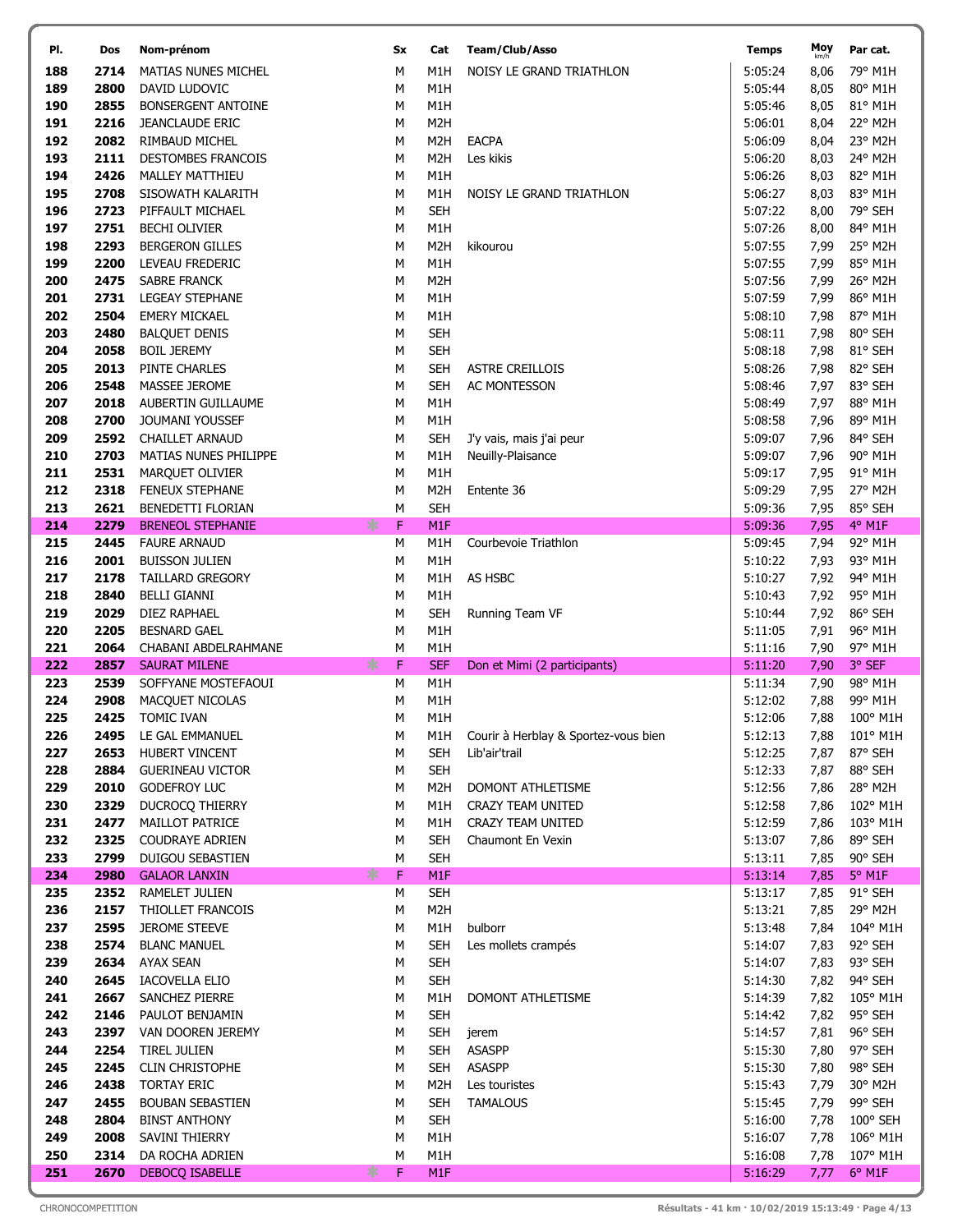| PI.        | Dos          | Nom-prénom                                | Sx     | Cat                     | Team/Club/Asso                   | <b>Temps</b>       | Moy<br>km/h  | Par cat.                  |
|------------|--------------|-------------------------------------------|--------|-------------------------|----------------------------------|--------------------|--------------|---------------------------|
| 252        | 2414         | <b>GODE CHRISTIAN</b>                     | M      | M2H                     | Nogent Solidarité Triathlon      | 5:16:30            | 7,77         | 31° M2H                   |
| 253        | 2852         | <b>GRZES LUDOVIC</b>                      | M      | M <sub>2</sub> H        |                                  | 5:16:34            | 7,77         | 32° M2H                   |
| 254        | 2725         | <b>JAUDET RENAUD</b>                      | М      | M1H                     |                                  | 5:17:33            | 7,75         | 108° M1H                  |
| 255        | 2713         | DELBERGUE STEPHANE                        | М      | M <sub>2</sub> H        |                                  | 5:17:37            | 7,75         | 33° M2H                   |
| 256        | 2582         | MOREL BASTIEN                             | M      | <b>SEH</b>              |                                  | 5:17:58            | 7,74         | $101^{\circ}$ SEH         |
| 257        | 2223         | PROST FREDERIC                            | M      | M <sub>2</sub> H        | UNITED RUNNERS 78                | 5:18:00            | 7,74         | 34° M2H                   |
| 258        | 2287         | VILLEMIN GUILLAUME                        | М      | M1H                     | Generali                         | 5:18:09            | 7,73         | 109° M1H                  |
| 259        | 2607         | MOINARD PHILIPPE                          | М      | M <sub>2</sub> H        | Foulées de St Germain en Laye    | 5:18:33            | 7,72         | 35° M2H                   |
| 260        | 2289         | ROBIN DIMITRI                             | M      | <b>SEH</b>              |                                  | 5:18:41            | 7,72         | 102° SEH                  |
| 261        | 2452<br>2643 | FRANQUINE JEROME                          | M      | M1H<br>M1H              |                                  | 5:19:10<br>5:19:23 | 7,71         | 110° M1H<br>111° M1H      |
| 262        | 2546         | <b>GUYOT ERIC</b>                         | М      |                         |                                  | 5:19:38            | 7,70         |                           |
| 263<br>264 | 2196         | HERNANDEZ GUILLAUME<br>MAUGE ROMAIN       | М<br>М | M1H<br><b>SEH</b>       |                                  | 5:19:49            | 7,70<br>7,69 | 112° M1H<br>103° SEH      |
| 265        | 2807         | <b>BRUNET FRANCK</b>                      | M      | M1H                     |                                  | 5:19:51            | 7,69         | 113° M1H                  |
| 266        | 2505         | DEPAQUY BAPTISTE                          | М      | M1H                     |                                  | 5:19:52            | 7,69         | 114° M1H                  |
| 267        | 2353         | <b>CISTAC ROMAIN</b>                      | М      | <b>SEH</b>              |                                  | 5:20:11            | 7,68         | 104° SEH                  |
| 268        | 2207         | COCAUD CHRISTOPHE                         | М      | M1H                     |                                  | 5:20:16            | 7,68         | 115° M1H                  |
| 269        | 2091         | ISZRAELEWICZ SAMUEL                       | M      | M1H                     | <b>UFIT FAMILY</b>               | 5:20:22            | 7,68         | 116° M1H                  |
| 270        | 2302         | LECLECH-MEYER KAREN                       | ∗<br>F | M <sub>1F</sub>         |                                  | 5:20:25            | 7,68         | 7° M1F                    |
| 271        | 2622         | <b>JOLIVET PIERRE</b>                     | М      | M1H                     |                                  | 5:20:29            | 7,68         | 117° M1H                  |
| 272        | 2259         | <b>GOUSSU CYRANO</b>                      | М      | M1H                     | DOMONT ATHLETISME                | 5:20:30            | 7,68         | 118° M1H                  |
| 273        | 2097         | PACAULT DIMITRI                           | M      | M1H                     | <b>PAAC</b>                      | 5:20:53            | 7,67         | 119° M1H                  |
| 274        | 2897         | DURQUET BENOIT                            | М      | M1H                     |                                  | 5:21:10            | 7,66         | 120° M1H                  |
| 275        | 2437         | <b>BOUFFIES CHRISTOPHE</b>                | М      | M1H                     |                                  | 5:21:19            | 7,66         | 121° M1H                  |
| 276        | 2297         | <b>OLLIVIER VINCENT</b>                   | M      | <b>SEH</b>              |                                  | 5:21:26            | 7,65         | 105° SEH                  |
| 277        | 2821         | <b>COLMAR CAROLINE</b>                    | ∗<br>F | M <sub>2F</sub>         |                                  | 5:21:29            | 7,65         | 2° M2F                    |
| 278<br>279 | 2151<br>2594 | FERREIRA VICTOR<br><b>GANDON FRANK</b>    | М<br>М | M1H<br>M <sub>2</sub> H | DOMONT ATHLETISME                | 5:21:54<br>5:22:11 | 7,64<br>7,64 | 122° M1H<br>36° M2H       |
| 280        | 2454         | <b>QUENTIN STEPHANE</b>                   | М      | <b>SEH</b>              | <b>CHAMBLY</b>                   | 5:22:11            | 7,64         | 106° SEH                  |
| 281        | 2361         | <b>VEIGNEAU FLEUR</b>                     | ∗<br>F | <b>ESF</b>              |                                  | 5:22:39            | 7,62         | $1°$ ESF                  |
| 282        | 2390         | PERON MATTHIEU                            | М      | M1H                     |                                  | 5:22:49            | 7,62         | 123° M1H                  |
| 283        | 2950         | FLAMANT CHRISTOPHE                        | М      | M1H                     |                                  | 5:22:53            | 7,62         | 124° M1H                  |
| 284        | 2702         | DAVID JULES                               | М      | <b>SEH</b>              |                                  | 5:22:55            | 7,62         | 107° SEH                  |
| 285        | 2668         | POIDEVIN OLIVIER                          | M      | <b>SEH</b>              |                                  | 5:23:03            | 7,61         | 108° SEH                  |
| 286        | 2473         | SCHERER JEAN-BAPTISTE                     | М      | <b>SEH</b>              |                                  | 5:23:09            | 7,61         | 109° SEH                  |
| 287        | 2489         | <b>CHABERT CECILE</b>                     | ∗<br>F | <b>SEF</b>              | <b>Team Trail Paris</b>          | 5:23:39            | 7,60         | 4° SEF                    |
| 288        | 2089         | NEYROLLES PHILIPPE                        | М      | M <sub>2</sub> H        | <b>PAAC</b>                      | 5:23:42            | 7,60         | 37° M2H                   |
| 289        | 2188         | LARNIER CYRIL                             | М      | <b>SEH</b>              |                                  | 5:23:44            | 7,60         | $110^{\circ}$ SEH         |
| 290<br>291 | 2673         | 2224 LARNIER ALEXANDRE<br>CHARI ABDELLAH  | M<br>М | <b>SEH</b><br>M1H       | <b>WAVESTONE</b><br>U.S.O.Bezons | 5:23:45<br>5:23:53 |              | 7,60 111° SEH<br>125° M1H |
| 292        | 2407         | LE VAN ALEXANDRE                          | М      | <b>SEH</b>              |                                  | 5:24:21            | 7,60<br>7,58 | 112° SEH                  |
| 293        | 2711         | BERTHAULT STEPHANE                        | М      | M <sub>2</sub> H        |                                  | 5:24:46            | 7,57         | 38° M2H                   |
| 294        | 2317         | VAN HOUTTE ARNAUD                         | М      | M1H                     |                                  | 5:25:10            | 7,57         | 126° M1H                  |
| 295        | 2184         | MARIE-ANNE PHILIPPE                       | М      | <b>SEH</b>              |                                  | 5:25:21            | 7,56         | 113° SEH                  |
| 296        | 2118         | MEGE OLIVIER                              | М      | M1H                     | <b>ESAM</b>                      | 5:25:50            | 7,55         | 127° M1H                  |
| 297        | 2824         | LE SAUX PHILIPPE                          | М      | M <sub>2</sub> H        |                                  | 5:25:53            | 7,55         | 39° M2H                   |
| 298        | 2517         | RIPADO RODOLFO                            | М      | M1H                     |                                  | 5:25:53            | 7,55         | 128° M1H                  |
| 299        | 2261         | LANOELLE BRUNO                            | М      | M1H                     | <b>LISAFOREVER</b>               | 5:26:19            | 7,54         | 129° M1H                  |
| 300        | 2860         | DA SILVA PAUL                             | М      | M1H                     | <b>LRP</b>                       | 5:26:19            | 7,54         | 130° M1H                  |
| 301        | 2534         | POGNON LAURENT                            | М      | <b>SEH</b>              | <b>OXYGENE PSA</b>               | 5:26:22            | 7,54         | $114^{\circ}$ SEH         |
| 302        | 2699         | <b>GHIO LAURENT</b>                       | М      | M1H                     | LES TRITONS MELDOIS              | 5:26:40            | 7,53         | 131° M1H                  |
| 303<br>304 | 2101<br>2514 | NEYROLLES GERALD<br><b>DUCROS LAURENT</b> | М<br>М | M1H<br>M <sub>2</sub> H |                                  | 5:27:15<br>5:27:17 | 7,52<br>7,52 | 132° M1H<br>40° M2H       |
| 305        | 2612         | AUDEL FREDERIC                            | М      | M1H                     |                                  | 5:27:30            | 7,51         | 133° M1H                  |
| 306        | 2942         | THOMAS JEAN-LUC                           | М      | M1H                     |                                  | 5:27:30            | 7,51         | 134° M1H                  |
| 307        | 2286         | <b>CENTOFANTI CHARLES</b>                 | М      | <b>SEH</b>              |                                  | 5:27:48            | 7,50         | $115^{\circ}$ SEH         |
| 308        | 2919         | <b>NAVAL VINCENT</b>                      | М      | <b>SEH</b>              |                                  | 5:27:48            | 7,50         | $116^{\circ}$ SEH         |
| 310        | 2597         | <b>BERTHIE EMMANUELLE</b>                 | ∗<br>F | M1F                     |                                  | 5:28:22            | 7,49         | 8° M1F                    |
| 311        | 2103         | MAEDER ERIC                               | М      | M1H                     |                                  | 5:28:22            | 7,49         | 135° M1H                  |
| 312        | 2640         | ARMANGE XAVIER                            | М      | M1H                     |                                  | 5:28:56            | 7,48         | 136° M1H                  |
| 313        | 2895         | RAYNAUD JEAN-NOEL                         | М      | M <sub>2</sub> H        | Macadam 77                       | 5:29:10            | 7,47         | 41° M2H                   |
| 314        | 2660         | LE MAO ANTOINE                            | М      | <b>SEH</b>              | Kaotix Running Crew              | 5:29:11            | 7,47         | 118° SEH                  |
| 315        | 2143         | TOUILLET LUDOVIC                          | м      | M1H                     |                                  | 5:29:12            | 7,47         | 137° M1H                  |
| 316        | 2408         | LUCAS JEAN-CLAUDE                         | М      | M3H                     |                                  | 5:29:16            |              | 7,47 3° M3H               |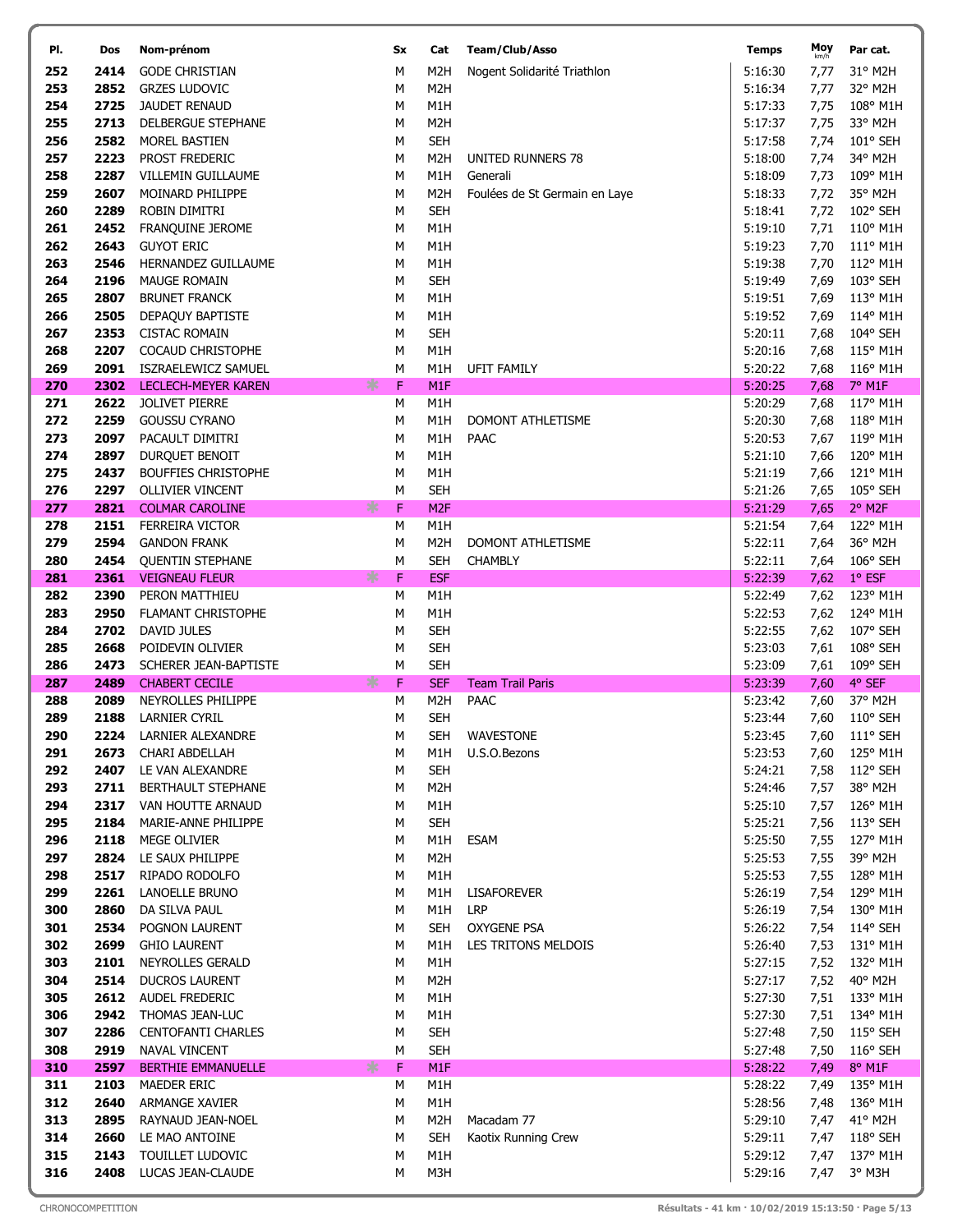| PI.        | Dos          | Nom-prénom                                     | <b>Sx</b> | Cat                            | <b>Team/Club/Asso</b>     | <b>Temps</b>       | Moy<br>km/h  | Par cat.                     |
|------------|--------------|------------------------------------------------|-----------|--------------------------------|---------------------------|--------------------|--------------|------------------------------|
| 317        | 2793         | <b>MOBIUS THIERRY</b>                          | M         | M1H                            |                           | 5:29:42            | 7,46         | 138° M1H                     |
| 318        | 2875         | FOUBERT BRUNO                                  | M         | M <sub>2</sub> H               | Journal du Trail          | 5:29:45            | 7,46         | 42° M2H                      |
| 319        | 2797         | <b>GAUDIN VINCENT</b>                          | М         | M1H                            | Journal du Trail          | 5:29:45            | 7,46         | 139° M1H                     |
| 320        | 2130         | VILAIN SEBASTIEN                               | M         | <b>SEH</b>                     |                           | 5:30:02            | 7,45         | 119° SEH                     |
| 321        | 2108         | AUDUREAU RICHARD                               | M         | <b>SEH</b>                     |                           | 5:30:06            | 7,45         | 120° SEH                     |
| 322        | 2765         | <b>BERNASCON ADRIEN</b>                        | M         | <b>SEH</b>                     |                           | 5:30:06            | 7,45         | 121° SEH                     |
| 323        | 2213         | <b>ASSIS PEDRO</b>                             | м         | M1H                            | Les cons font du trail    | 5:30:18            | 7,45         | 140° M1H                     |
| 324        | 2218         | <b>BIGNON JEROME</b>                           | M         | M1H                            | TRIATH' CLUB D'ANDRESY    | 5:30:19            | 7,45         | 141° M1H                     |
| 325        | 2571         | <b>COUPEZ SEBASTIEN</b>                        | M         | M1H                            |                           | 5:30:27            | 7,44         | 142° M1H                     |
| 326<br>327 | 2016<br>2332 | BENETEAU NICOLAS                               | M         | <b>SEH</b><br>M1H              |                           | 5:30:39            | 7,44         | 122° SEH                     |
| 328        | 2500         | MARECHAL SEBASTIEN<br><b>CHIOMENTO FABIEN</b>  | М<br>М    | <b>SEH</b>                     |                           | 5:30:43<br>5:30:44 | 7,44<br>7,44 | 143° M1H<br>123° SEH         |
| 329        | 2186         | LOUIS LAURENT                                  | М         | M1H                            | team trail man 60         | 5:30:44            | 7,44         | 144° M1H                     |
| 330        | 2409         | RUBIN DE CERVENS JEROME                        | M         | <b>SEH</b>                     |                           | 5:30:54            | 7,43         | 124° SEH                     |
| 331        | 2263         | PICCINI BENJAMIN                               | М         | <b>SEH</b>                     | Raid Nature Butry         | 5:31:06            | 7,43         | 125° SEH                     |
| 332        | 2567         | REGNAULT GEOFFREY                              | М         | <b>SEH</b>                     |                           | 5:31:14            | 7,43         | 126° SEH                     |
| 333        | 2547         | <b>MALLET KEVIN</b>                            | М         | <b>SEH</b>                     |                           | 5:31:18            | 7,43         | 127° SEH                     |
| 334        | 2363         | DE CABISSOLE LAURE                             | ∗<br>F    | <b>SEF</b>                     | <b>CABITRAIL</b>          | 5:31:19            | 7,42         | 5° SEF                       |
| 335        | 2247         | DAGUENEL LAURENT                               | М         | M1H                            | <b>ASASPP</b>             | 5:31:22            | 7,42         | 145° M1H                     |
| 336        | 2761         | <b>CHARNAL FABRICE</b>                         | М         | M1H                            |                           | 5:31:57            | 7,41         | 146° M1H                     |
| 337        | 2676         | MAUDUIT CHRISTIAN                              | М         | M1H                            | U.S.O.Bezons              | 5:32:04            | 7,41         | 147° M1H                     |
| 338        | 2113         | <b>DURR AURELIEN</b>                           | M         | M1H                            | DOMONT ATHLETISME         | 5:32:11            | 7,41         | 148° M1H                     |
| 339        | 2059         | LENOIR THIBAUT                                 | М         | M1H                            |                           | 5:32:17            | 7,40         | 149° M1H                     |
| 340        | 2014         | SAUTREUIL BENOIT                               | M         | <b>SEH</b>                     | <b>ASTRE CREILLOIS</b>    | 5:32:23            | 7,40         | 128° SEH                     |
| 341<br>342 | 2233<br>2203 | <b>AUFFRAY BERNARD</b><br>SIRJACOBS PIERRE     | M<br>M    | M3H<br><b>SEH</b>              |                           | 5:32:31<br>5:32:33 | 7,40         | 4° M3H<br>129° SEH           |
| 343        | 2512         | PIROIT CHRISTELLE                              | ∗<br>F    | M <sub>1F</sub>                | Esprit Run<br>ess sucy    | 5:32:36            | 7,40<br>7,40 | 9° M1F                       |
| 344        | 2558         | <b>OUALI MEHDI</b>                             | М         | <b>SEH</b>                     |                           | 5:32:43            | 7,39         | 130° SEH                     |
| 345        | 2322         | <b>TREMEY BENJAMIN</b>                         | М         | M1H                            |                           | 5:32:50            | 7,39         | 150° M1H                     |
| 346        | 2672         | LOUBARD FLORIAN                                | M         | <b>SEH</b>                     | AO Charenton              | 5:33:12            | 7,38         | 131° SEH                     |
| 347        | 2381         | VAILLANT BENOIT                                | М         | M2H                            | <b>Crazy Trailers</b>     | 5:33:30            | 7,38         | 43° M2H                      |
| 348        | 2783         | <b>BEC ETIENNE</b>                             | M         | <b>SEH</b>                     |                           | 5:33:40            | 7,37         | 132° SEH                     |
| 349        | 2947         | <b>DEWULF FABIEN</b>                           | М         | M1H                            | Eoa-S/I Ea Creil          | 5:34:04            | 7,36         | 151° M1H                     |
| 350        | 2949         | <b>RAKOTOSON LYSIANE</b>                       | F<br>∗    | <b>SEF</b>                     |                           | 5:34:13            | 7,36         | 6° SEF                       |
| 351        | 2246         | CROSSARD LUDOVIC                               | М         | M1H                            | <b>ASASPP</b>             | 5:34:13            | 7,36         | 152° M1H                     |
| 352        | 2088         | JUMELLE CEDRIC                                 | М         | M1H                            |                           | 5:34:14            | 7,36         | 153° M1H                     |
| 353<br>354 | 2388<br>2932 | DOUHERET XAVIER                                | М         | M1H                            | SNBS/KIKOUROU             | 5:34:21            | 7,36         | 154° M1H                     |
| 355        |              | RENAUT SEBASTIEN<br>2887 ARRAGON REMI          | М<br>М    | <b>SEH</b>                     | SEH Team STYORRE          | 5:34:31<br>5:34:46 | 7,35         | 133° SEH<br>7,35 134° SEH    |
| 356        | 2132         | <b>GALLET ALEXANDRE</b>                        | М         | <b>SEH</b>                     |                           | 5:34:51            | 7,35         | 135° SEH                     |
| 357        | 2419         | <b>BUTOR NICOLAS</b>                           | М         | M1H                            | Team trail Evoissons      | 5:34:55            | 7,35         | 155° M1H                     |
| 358        | 2825         | PRUVOT GUILLAUME                               | М         | <b>SEH</b>                     | Team trail Evoissons      | 5:34:56            | 7,34         | 136° SEH                     |
| 359        | 2902         | <b>CHATEIGNER FLORENT</b>                      | М         | M1H                            |                           | 5:34:57            | 7,34         | 156° M1H                     |
| 360        | 2913         | RAIMBAULT ARNAUD                               | М         | M1H                            |                           | 5:35:36            | 7,33         | 157° M1H                     |
| 361        | 2266         | TREMAUDEUX NICOLAS                             | М         |                                | M1H ASVA                  | 5:35:39            | 7,33         | 158° M1H                     |
| 362        | 2630         | LAURENT PIERRE-YVES                            | М         | <b>SEH</b>                     |                           | 5:35:43            | 7,33         | 137° SEH                     |
| 363        | 2691         | <b>MAUGE AURELIEN</b>                          | м         | <b>SEH</b>                     |                           | 5:35:52            | 7,32         | 138° SEH                     |
| 364        | 2023         | <b>DOS SANTOS SERGIO</b>                       | м         | M1H                            | <b>ASVA</b>               | 5:36:05            | 7,32         | 159° M1H                     |
| 365        | 2602         | <b>BIZET YVES</b>                              | м         | <b>SEH</b>                     |                           | 5:36:08            | 7,32         | 139° SEH                     |
| 366<br>367 | 2232<br>2848 | <b>VERMAUT PHILIPPE</b><br>DERICBOURG GAUTHIER | м<br>м    | M <sub>2</sub> H<br><b>SEH</b> |                           | 5:36:08<br>5:36:17 | 7,32<br>7,32 | 44° M2H<br>$140^{\circ}$ SEH |
| 368        | 2563         | MAHON DE MONAGHAN CHARLES                      | М         | <b>SEH</b>                     | ADIDAS RUNNERS BASTILLE   | 5:36:18            | 7,31         | $141^{\circ}$ SEH            |
| 369        | 2028         | <b>BOUQUET CLEMENT</b>                         | М         | <b>SEH</b>                     | recourir.fr               | 5:36:18            | 7,31         | 142° SEH                     |
| 370        | 2951         | RANDAZZO FLORENTIN                             | М         | <b>SEH</b>                     |                           | 5:36:37            | 7,31         | 143° SEH                     |
| 371        | 2873         | FLEAU GILLES                                   | м         | M <sub>2</sub> H               | Tct                       | 5:36:53            | 7,30         | 45° M2H                      |
| 372        | 2300         | <b>BAS LUDOVIC</b>                             | м         | <b>SEH</b>                     |                           | 5:36:57            | 7,30         | 144° SEH                     |
| 373        | 2518         | <b>ORGUES BRUNO</b>                            | М         | M1H                            |                           | 5:37:01            | 7,30         | 160° M1H                     |
| 374        | 2556         | FERREIRA ADELINO                               | М         | M1H                            |                           | 5:37:03            | 7,30         | 161° M1H                     |
| 375        | 2744         | <b>RETARDO DENNIS</b>                          | М         | <b>SEH</b>                     | Adidas Runners Bir Hakeim | 5:37:07            | 7,30         | 145° SEH                     |
| 376        | 2253         | POIDEVIN FRANCK                                | М         | M2H                            | <b>ASASPP</b>             | 5:37:20            | 7,29         | 46° M2H                      |
| 377        | 2305         | LE CROLLER PIERRICK                            | М         | <b>SEH</b>                     | Running Team VF           | 5:37:38            | 7,29         | $146^{\circ}$ SEH            |
| 378        | 2886         | <b>ABEILLE ERIC</b>                            | М         | M1H                            |                           | 5:37:39            | 7,29         | 162° M1H                     |
| 379<br>380 | 2076         | RAVILY CHRISTIAN<br>2795 JOUET CYRILL          | М<br>М    | M <sub>2</sub> H<br>SEH        | Les runners du 60         | 5:37:47<br>5:37:53 | 7,28<br>7,28 | 47° M2H<br>147° SEH          |
|            |              |                                                |           |                                |                           |                    |              |                              |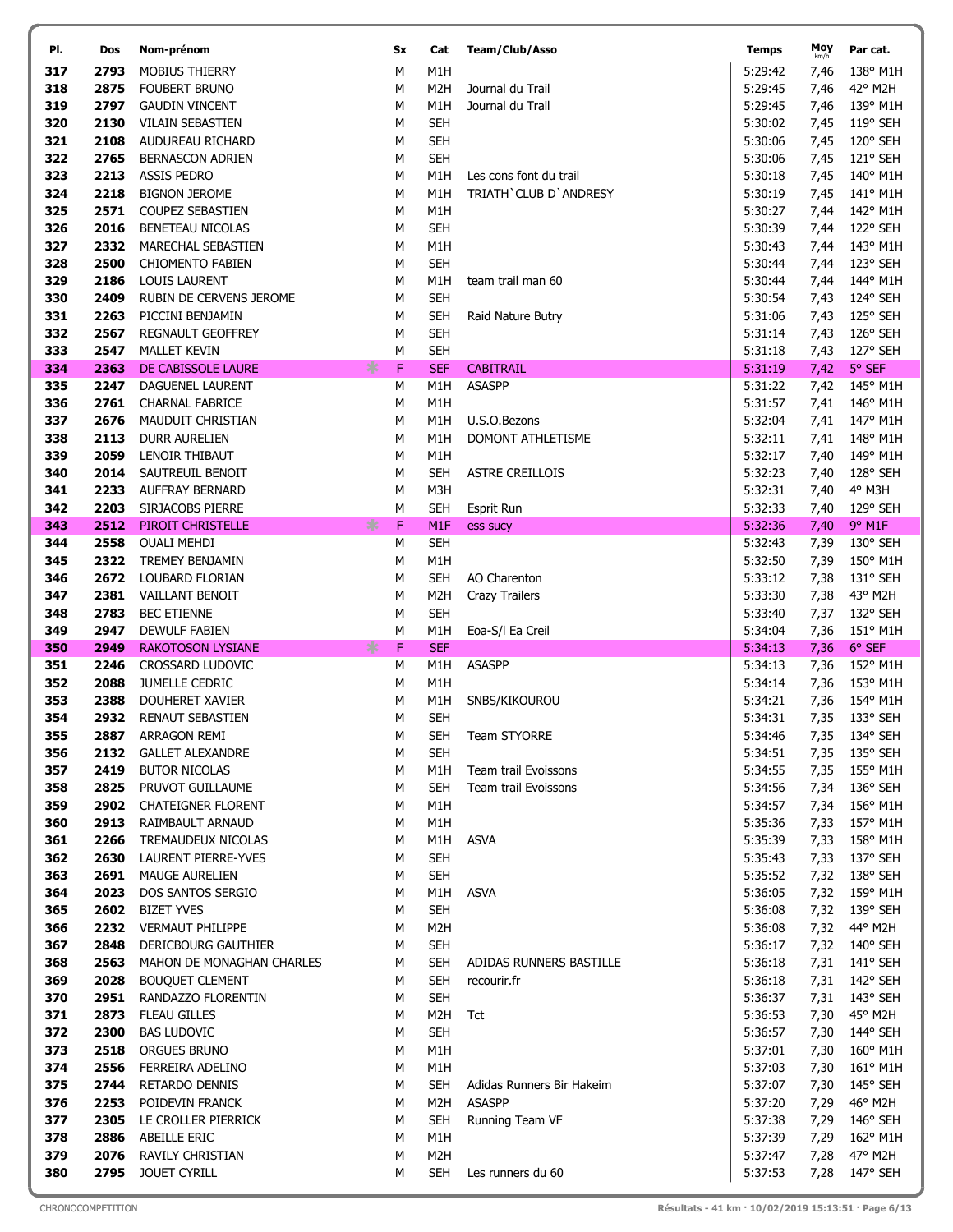| PI.        | Dos          | Nom-prénom                                    | Sx             | Cat                     | <b>Team/Club/Asso</b>            | <b>Temps</b>       | Moy<br>km/h  | Par cat.                  |
|------------|--------------|-----------------------------------------------|----------------|-------------------------|----------------------------------|--------------------|--------------|---------------------------|
| 381        | 2733         | ROUDY VINCENT                                 | M              | <b>SEH</b>              | <b>Team Trail Paris</b>          | 5:38:11            | 7,27         | 148° SEH                  |
| 382        | 2229         | <b>CHEVANCE NICOLAS</b>                       | M              | <b>SEH</b>              | Running Team VF                  | 5:38:20            | 7,27         | 149° SEH                  |
| 383        | 2152         | <b>FERREIRA CARLOS</b>                        | М              | M1H                     |                                  | 5:38:28            | 7,27         | 163° M1H                  |
| 384        | 2646         | RAYNAUD PHILIPPE                              | M              | M <sub>2</sub> H        |                                  | 5:39:03            | 7,26         | 48° M2H                   |
| 385        | 2647         | RAYNAUD FLAVIEN                               | М              | <b>SEH</b>              |                                  | 5:39:03            | 7,26         | 150° SEH                  |
| 386        | 2758         | DE BUTLER TRISTAN                             | M              | <b>SEH</b>              |                                  | 5:39:05            | 7,25         | 151° SEH                  |
| 387        | 2521         | CARVALHO DA CONCEICAO FREDERICO               | М              | M1H                     |                                  | 5:39:07            | 7,25         | 164° M1H                  |
| 388        | 2717         | MOREL BENOIT                                  | M              | <b>SEH</b>              | <b>BABOORUN</b>                  | 5:39:12            | 7,25         | 152° SEH                  |
| 389<br>390 | 2644<br>2816 | DACQUET LAURENT                               | M<br>M         | M <sub>2</sub> H<br>M1H | Xtrem Challenges                 | 5:39:17<br>5:39:20 | 7,25         | 49° M2H                   |
| 391        | 2128         | <b>ARNOULT FRANCK</b><br><b>DEVAUX MIKAEL</b> | M              | <b>SEH</b>              | Team TrailEure 27                | 5:39:24            | 7,25<br>7,25 | 165° M1H<br>153° SEH      |
| 392        | 2139         | <b>REMY PHILIPPE</b>                          | M              | M1H                     | DOMONT ATHLETISME                | 5:39:25            | 7,25         | 166° M1H                  |
| 393        | 2271         | PIGNON NICOLAS                                | M              | <b>SEH</b>              |                                  | 5:39:26            | 7,25         | 154° SEH                  |
| 394        | 2784         | BERNARD JEAN MARIE                            | М              | M <sub>2</sub> H        |                                  | 5:39:37            | 7,24         | 50° M2H                   |
| 395        | 2129         | MARCINISZYN AGNIESZKA                         | F<br>⋇         | <b>SEF</b>              |                                  | 5:40:05            | 7,23         | 7° SEF                    |
| 396        | 2896         | <b>GREFFIOZ LAURENT</b>                       | M              | M1H                     |                                  | 5:40:14            | 7,23         | 167° M1H                  |
| 397        | 2616         | AUDOUIT LUCIEN                                | M              | <b>SEH</b>              |                                  | 5:40:16            | 7,23         | 155° SEH                  |
| 398        | 2979         | RICARD NICOLAS                                | М              | <b>SEH</b>              |                                  | 5:40:18            | 7,23         | 156° SEH                  |
| 399        | 2228         | ARZELIER GUY                                  | M              | M3H                     |                                  | 5:41:09            | 7,21         | 5° M3H                    |
| 400        | 2376         | <b>ETIENNE CHRISTOPHE</b>                     | M              | M1H                     | DOMONT ATHLETISME                | 5:41:18            | 7,21         | 168° M1H                  |
| 401        | 2870         | <b>FARDEAU BENOIT</b>                         | M              | M3H                     |                                  | 5:41:23            | 7,21         | 6° M3H                    |
| 402        | 2637         | LEPORQ CHARLES                                | М              | <b>SEH</b>              |                                  | 5:41:23            | 7,21         | 157° SEH                  |
| 403        | 2775         | HENRY JEAN MICHEL                             | M              | M <sub>2</sub> H        |                                  | 5:41:26            | 7,20         | 51° M2H                   |
| 404<br>405 | 2114<br>2766 | <b>RICHE LAURENT</b>                          | M<br>M         | M1H<br>M1H              | Madeira trip                     | 5:41:29<br>5:41:31 | 7,20         | 169° M1H                  |
| 406        | 2331         | TEIXEIRA JORGE<br><b>BARBIER NICOLAS</b>      | М              | M1H                     |                                  | 5:42:06            | 7,20<br>7,19 | 170° M1H<br>171° M1H      |
| 407        | 2241         | <b>GRANIER LIONEL</b>                         | M              | M1H                     | <b>UR78</b>                      | 5:42:22            | 7,19         | 172° M1H                  |
| 408        | 2879         | DUTITRE DAVID                                 | М              | M1H                     | SERIAL TRAILEUR                  | 5:42:50            | 7,18         | 173° M1H                  |
| 409        | 2633         | TRICOTEL NICOLAS                              | M              | <b>SEH</b>              |                                  | 5:42:58            | 7,17         | 158° SEH                  |
| 410        | 2641         | PLESSIS ALEXANDRE                             | M              | <b>SEH</b>              |                                  | 5:42:58            | 7,17         | 159° SEH                  |
| 411        | 2851         | <b>WALLERAND HERVE</b>                        | M              | M1H                     |                                  | 5:43:09            | 7,17         | 174° M1H                  |
| 412        | 2021         | <b>VERRIER AURELIE</b>                        | F<br>⋇         | <b>SEF</b>              | <b>DOMONT ATHLETISME</b>         | 5:43:32            | 7,16         | 8° SEF                    |
| 413        | 2479         | DE ROUSSANE THIBAUT                           | M              | <b>SEH</b>              |                                  | 5:43:34            | 7,16         | 160° SEH                  |
| 415        | 2323<br>2569 | <b>CARRE DAVID</b>                            | M              | M <sub>2</sub> H        |                                  | 5:43:55            | 7,15         | 53° M2H                   |
| 416        |              | <b>VENTURI NICOLAS</b>                        | M              | <b>SEH</b>              |                                  | 5:44:02            | 7,15         | 161° SEH                  |
|            |              |                                               |                |                         |                                  |                    |              |                           |
| 417        | 2575         | <b>DUFLOT MARTIAL</b>                         | М              | <b>SEH</b>              |                                  | 5:44:03            | 7,15         | 162° SEH                  |
| 418        | 2240         | <b>VIOLET THIBAULT</b>                        | M              | <b>SEH</b>              | Team Mad trail / Decat Madeleine | 5:44:22            | 7,14         | 163° SEH                  |
| 419        | 2182         | <b>BROSSARD PIERRE-YVES</b>                   | М              | M1H                     |                                  | 5:44:34            |              | 7,14 175° M1H             |
| 420<br>421 | 2365         | 2973 DIAS EDGAR                               | ${\sf M}$<br>М | <b>SEH</b><br>M1H       |                                  | 5:44:47<br>5:45:09 |              | 7,13 164° SEH<br>176° M1H |
| 422        | 2416         | SAULAS OLIVIER<br>MOREAU CEDRIC               | M              | <b>SEH</b>              |                                  | 5:45:15            | 7,13<br>7,13 | 165° SEH                  |
| 423        | 2690         | <b>RABOT NICOLAS</b>                          | М              | M1H                     | <b>UR78</b>                      | 5:45:33            | 7,12         | 177° M1H                  |
| 424        | 2400         | NEDIC DARIO                                   | М              | M1H                     |                                  | 5:45:37            | 7,12         | 178° M1H                  |
| 425        | 2557         | DEROCHE JULIEN                                | М              | <b>SEH</b>              |                                  | 5:45:44            | 7,12         | 166° SEH                  |
| 426        | 2511         | <b>BOIN CHRISTOPHE</b>                        | M              | M <sub>2</sub> H        |                                  | 5:46:19            | 7,10         | 54° M2H                   |
| 427        | 2972         | <b>BANH TRONG-PHUOC</b>                       | М              | M1H                     |                                  | 5:46:23            | 7,10         | 179° M1H                  |
| 428        | 2915         | MAURICE BRUNO                                 | M              | <b>SEH</b>              | <b>Running Annecy</b>            | 5:46:27            | 7,10         | 167° SEH                  |
| 429        | 2283         | <b>MAURICE PASCAL</b>                         | M              | M <sub>2</sub> H        | <b>ESAM</b>                      | 5:46:30            | 7,10         | 55° M2H                   |
| 430        | 2179         | DE ROBILLARD AIDA                             | ∗<br>F         | M <sub>1F</sub>         |                                  | 5:46:32            | 7,10         | 10° M1F                   |
| 431        | 2173         | HAMARD RENAUD                                 | М<br>М         | M1H<br>M1H              | MACUMBA GO                       | 5:46:34            | 7,10         | 180° M1H                  |
| 432<br>433 | 2688<br>2933 | RAULIN VINCENT<br>ROLLAND JACOUB ALEXIS       | M              | M1H                     | TEAM ARJ                         | 5:46:49<br>5:47:07 | 7,09<br>7,09 | 181° M1H<br>182° M1H      |
| 434        | 2877         | PICQUE MATHIEU                                | М              | <b>SEH</b>              |                                  | 5:47:15            | 7,08         | 168° SEH                  |
| 435        | 2565         | <b>TERPEREAU FLORENT</b>                      | М              | <b>SEH</b>              |                                  | 5:47:25            | 7,08         | 169° SEH                  |
| 436        | 2528         | DERSOIR LOIC                                  | М              | <b>SEH</b>              |                                  | 5:47:25            | 7,08         | $170^\circ$ SEH           |
| 437        | 2734         | MOTHU ALAIN                                   | М              | M <sub>2</sub> H        |                                  | 5:47:26            | 7,08         | 56° M2H                   |
| 438        | 2681         | <b>VEDEL JOHANN</b>                           | M              | <b>SEH</b>              |                                  | 5:47:28            | 7,08         | 171° SEH                  |
| 439        | 2299         | LENFANT JEAN-YVES                             | М              | M1H                     |                                  | 5:47:56            | 7,07         | 183° M1H                  |
| 440        | 2121         | BEAUBIER BENNOIT                              | М              | <b>SEH</b>              |                                  | 5:48:03            | 7,07         | 172° SEH                  |
| 441        | 2120         | <b>TEYSSEDRE MARIE</b>                        | ∗<br>F         | <b>SEF</b>              |                                  | 5:48:03            | 7,07         | 9° SEF                    |
| 442        | 2523         | LANNEAU LOIC                                  | M              | <b>SEH</b>              |                                  | 5:48:10            | 7,07         | 173° SEH                  |
| 443<br>444 | 2275<br>2309 | ROCHE EMMANUEL<br>DOUGUET JEAN CHRISTOPHE     | M<br>M         | M1H<br>M1H              | <b>ASC TOURNAN</b>               | 5:48:15<br>5:48:19 | 7,06<br>7,06 | 184° M1H<br>185° M1H      |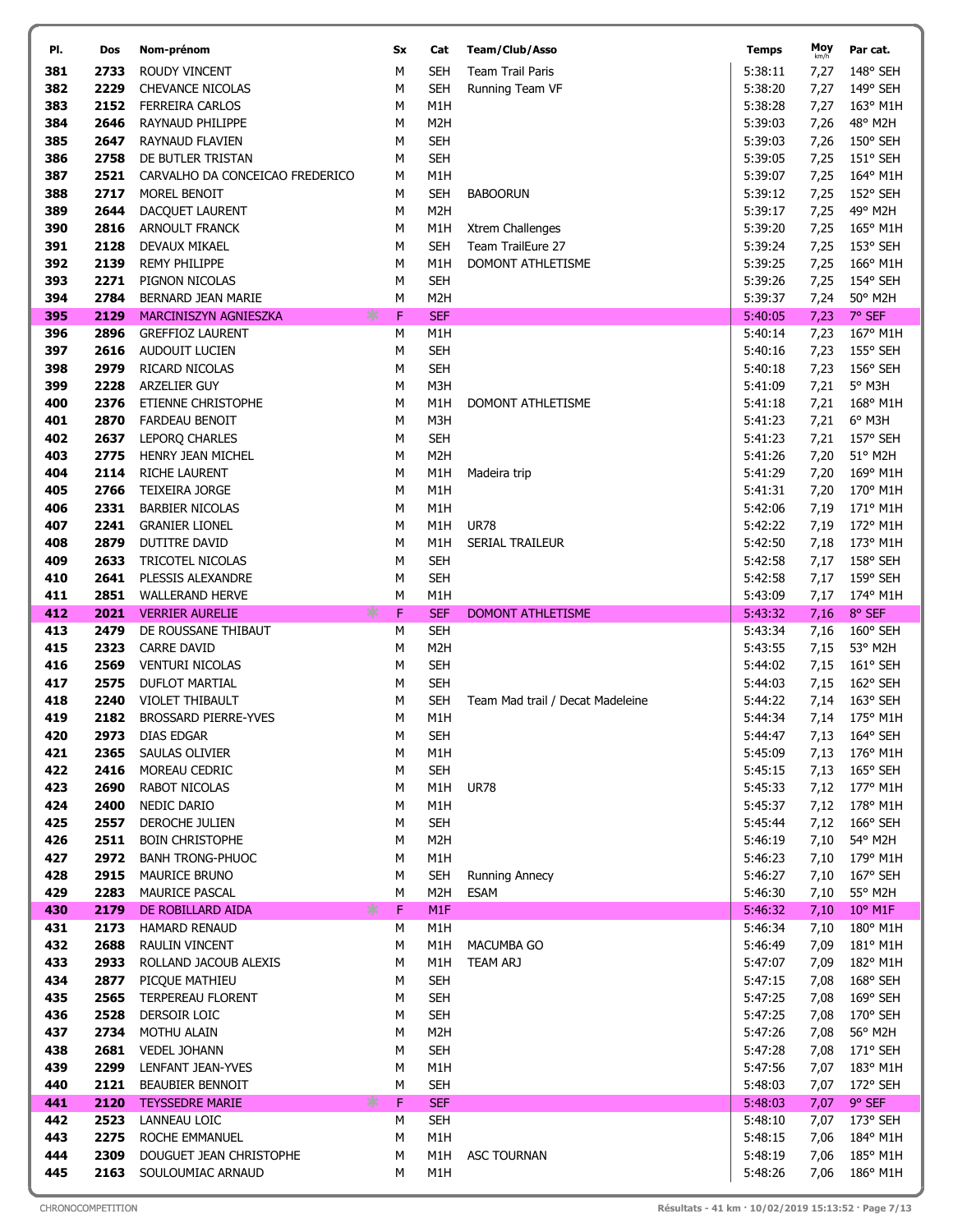| PI.        | Dos          | Nom-prénom                                  | Sx        | Cat                                 | Team/Club/Asso                    | <b>Temps</b>       | Moy          | Par cat.             |
|------------|--------------|---------------------------------------------|-----------|-------------------------------------|-----------------------------------|--------------------|--------------|----------------------|
| 446        | 2020         | ∗<br><b>BESSOT VERONIQUE</b>                | F         | M <sub>2F</sub>                     | <b>DOMONT ATHLETISME</b>          | 5:48:42            | 7,05         | 3° M2F               |
| 447        | 2891         | NATHAN THIERRY                              | M         | M1H                                 | JESUS-CHRIST Seigneur et Sauveur. | 5:48:52            | 7,05         | 187° M1H             |
| 448        | 2471         | <b>BUNEL MAXIME</b>                         | M         | <b>SEH</b>                          | Vegan marathon                    | 5:48:53            | 7,05         | 174° SEH             |
| 449        | 2038         | NICLOT PIERRE-MARC                          | М         | <b>SEH</b>                          | <b>Tictac</b>                     | 5:48:53            | 7,05         | 175° SEH             |
| 450        | 2957         | <b>CABOCHE HERVE</b>                        | M         | M3H                                 |                                   | 5:48:58            | 7,05         | 7° M3H               |
| 309        | 2831         | <b>CARTY MANUEL</b>                         | M         | <b>SEH</b>                          |                                   | 5:28:13            | 7,50         | 117° SEH             |
| 451        | 2386         | <b>DUPAYS FRANCOIS</b>                      | M         | M1H                                 |                                   | 5:49:03            | 7,05         | 188° M1H             |
| 452        | 2501         | DELBERGHE LAURENT                           | М         | <b>SEH</b>                          |                                   | 5:49:10            | 7,05         | 176° SEH             |
| 453        | 2033         | BOUILLY-GERONIMI MAXIME                     | M         | <b>SEH</b>                          |                                   | 5:49:14            | 7,04         | 177° SEH             |
| 454        | 2849         | <b>JEAN ROMAIN</b>                          | М         | M1H                                 |                                   | 5:49:29            | 7,04         | 189° M1H             |
| 455        | 2696         | <b>BOILLEAU STEPHANE</b>                    | М         | M1H                                 |                                   | 5:49:34            | 7,04         | 190° M1H             |
| 456        | 2393         | <b>BLOIS NICOLAS</b>                        | M         | <b>SEH</b>                          | Les TWIX                          | 5:49:39            | 7,04         | 178° SEH             |
| 457        | 2610         | <b>BOUCHET CYRIL</b>                        | M         | <b>SEH</b>                          | <b>KIWY</b>                       | 5:50:13            | 7,02         | 179° SEH             |
| 458<br>459 | 2545<br>2922 | DANTEC GILLES                               | М<br>M    | M1H                                 | <b>EACPA</b>                      | 5:50:23<br>5:50:39 | 7,02         | 191° M1H<br>57° M2H  |
| 460        | 2549         | PERRIER CHRISTIAN<br>∗<br>PYLINSKI SANDRINE | F         | M <sub>2</sub> H<br>M <sub>1F</sub> | kikourou<br><b>AC MONTESSON</b>   | 5:50:44            | 7,02<br>7,01 | $11^{\circ}$ M1F     |
| 461        | 2829         | STEVANT DAVID                               | ${\sf M}$ | <b>SEH</b>                          |                                   | 5:50:51            | 7,01         | 180° SEH             |
| 462        | 2320         | <b>HOURLIER ADRIEN</b>                      | М         | <b>SEH</b>                          |                                   | 5:50:56            | 7,01         | 181° SEH             |
| 463        | 2351         | DELEVOY JEAN                                | M         | M <sub>2</sub> H                    |                                   | 5:50:59            | 7,01         | 58° M2H              |
| 464        | 2862         | RICHARD YANN                                | М         | M1H                                 | LES GUERRIERS DE L ENDURANCE      | 5:50:59            | 7,01         | 192° M1H             |
| 465        | 2685         | <b>NGIN LAURENT</b>                         | M         | M1H                                 | US EZANVILLE ECOUEN               | 5:51:00            | 7,01         | 193° M1H             |
| 466        | 2709         | LAURET JEREMIE                              | М         | <b>SEH</b>                          |                                   | 5:51:06            | 7,01         | 182° SEH             |
| 467        | 2079         | <b>FOURNIE FRANCOIS</b>                     | М         | M <sub>2</sub> H                    | Trail <sub>2vie</sub>             | 5:51:10            | 7,01         | 59° M2H              |
| 468        | 2135         | <b>BARTHELEMY ANTOINE</b>                   | М         | M <sub>2</sub> H                    | RCF ISSY AVIA                     | 5:51:22            | 7,00         | 60° M2H              |
| 469        | 2760         | QUARTESAN CLAUDE                            | M         | M <sub>2</sub> H                    |                                   | 5:51:57            | 6,99         | 61° M2H              |
| 470        | 2880         | CHEN XIAOWU                                 | М         | M1H                                 |                                   | 5:52:10            | 6,99         | 194° M1H             |
| 471        | 2360         | AIT TALEB MEHDI                             | M         | M1H                                 |                                   | 5:52:11            | 6,98         | 195° M1H             |
| 472        | 2225         | HELDERLE RODOLPHE                           | М         | M <sub>2</sub> H                    |                                   | 5:52:29            | 6,98         | 62° M2H              |
| 473        | 2165         | LECARPENTIER VINCENT                        | M         | M1H                                 |                                   | 5:52:43            | 6,97         | 196° M1H             |
| 474        | 2077         | ROSTAGNI BENOIT                             | М         | M <sub>2</sub> H                    | <b>IBM FRANCE PARIS</b>           | 5:52:54            | 6,97         | 63° M2H              |
| 475        | 2677         | CASSIDANIUS GEOFFREY                        | М         | <b>SEH</b>                          | US EZANVILLE ECOUEN               | 5:53:29            | 6,96         | 183° SEH             |
| 476        | 2098         | SEIFFERT BENJAMIN                           | М         | M1H                                 |                                   | 5:53:34            | 6,96         | 197° M1H             |
| 477        | 2671<br>2659 | <b>BELOUIN DIDIER</b><br>LADDI SAMIR        | M         | M1H<br><b>SEH</b>                   | Lib'air'trail                     | 5:53:55            | 6,95         | 198° M1H<br>184° SEH |
| 478<br>479 | 2459         | <b>TELLIER CHRISTOPHE</b>                   | М<br>М    | <b>SEH</b>                          |                                   | 5:54:01<br>5:54:07 | 6,95<br>6,95 | 185° SEH             |
| 480        | 2693         | <b>GARCIA XAVIER</b>                        | М         | <b>SEH</b>                          | Décathlon Gennevilliers           | 5:54:10            | 6,95         | 186° SEH             |
| 481        | 2532         | <b>DENIS FRANCK</b>                         | M         | M1H                                 | <b>UR78</b>                       | 5:55:03            | 6,93         | 199° M1H             |
| 482        | 2735         | <b>COULOMBIER STEPHANE</b>                  | M         | M <sub>2</sub> H                    |                                   | 5:55:08            | 6,93         | 64° M2H              |
| 483        | 2888         | <b>GERMAIN JEROME</b>                       | M         | <b>SEH</b>                          | Imagine for Margo                 | 5:55:13            | 6,93         | 187° SEH             |
| 484        | 2920         | ALLUITTE DAVID                              | M         | SEH                                 | Imagine for Margo                 | 5:55:13            | 6,93         | 188° SEH             |
| 485        | 2921         | HERPIN ANTOINE                              | M         | <b>SEH</b>                          | Imagine for Margo                 | 5:55:14            | 6,93         | 189° SEH             |
| 486        | 2624         | <b>HUNAULT LIONEL</b>                       | M         | M <sub>2</sub> H                    | COS Renault Lardy                 | 5:55:27            | 6,92         | 65° M2H              |
| 487        | 2968         | <b>TANG CHRISTOPHE</b>                      | M         | M1H                                 |                                   | 5:55:32            | 6,92         | 200° M1H             |
| 488        | 2623         | BONNET LEAN FRANCOIS                        | М         | M3H                                 |                                   | 5:55:39            | 6,92         | 8° M3H               |
| 489        | 2147         | ∗<br><b>ORFAO SORAYA</b>                    | F         | M1F                                 | <b>PAAC</b>                       | 5:56:16            | 6,90         | 12° M1F              |
| 490        | 2779         | <b>SCHEPENS FREDERICK</b>                   | М         | <b>SEH</b>                          | Eoa-S/I Ea Creil                  | 5:56:26            | 6,90         | 190° SEH             |
| 491        | 2015         | <b>GARRAUD DAVID</b>                        | М         | M1H                                 | US MERY AC                        | 5:56:27            | 6,90         | 201° M1H             |
| 492<br>414 | 2611<br>2457 | LIM EAM SON<br><b>TEYSSEDOU BERNARD</b>     | М<br>M    | <b>SEH</b><br>M <sub>2</sub> H      | Team Trail Paris                  | 5:56:44<br>5:43:42 | 6,90         | 191° SEH<br>52° M2H  |
| 493        | 2061         | RODRIGUES PATRICK                           | M         | <b>SEH</b>                          |                                   | 5:57:06            | 7,16<br>6,89 | 192° SEH             |
| 494        | 2661         | YOUSFI KARIM                                | М         | M <sub>2</sub> H                    |                                   | 5:57:06            | 6,89         | 66° M2H              |
| 495        | 2710         | ∗<br>POLEAU PASCALE                         | F         | M1F                                 |                                   | 5:57:06            | 6,89         | 13° M1F              |
| 496        | 2522         | CAUQUELIN CHRISTOPHE                        | М         | <b>SEH</b>                          |                                   | 5:57:34            | 6,88         | 193° SEH             |
| 497        | 2251         | PETITJEAN MARC                              | М         | M <sub>2</sub> H                    | <b>ASASPP</b>                     | 5:57:38            | 6,88         | 67° M2H              |
| 498        | 2074         | <b>COURTAT ANTHONY</b>                      | М         | M1H                                 |                                   | 5:58:00            | 6,87         | 202° M1H             |
| 499        | 2515         | MORIN BENJAMIN                              | M         | <b>SEH</b>                          |                                   | 5:58:08            | 6,87         | 194° SEH             |
| 500        | 2392         | <b>FAUCHEUX ALIX</b>                        | M         | M1H                                 | Team 974                          | 5:58:12            | 6,87         | 203° M1H             |
| 501        | 2929         | FERRERE JIMMY                               | M         | M1H                                 | Team 974                          | 5:58:13            | 6,87         | 204° M1H             |
| 502        | 2078         | AGBOHOUTO MICHAEL                           | М         | <b>SEH</b>                          |                                   | 5:58:29            | 6,86         | 195° SEH             |
| 503        | 2806         | <b>IMBERT FABIEN</b>                        | M         | M1H                                 |                                   | 5:58:52            | 6,85         | 205° M1H             |
| 504        | 2737         | ROSSI JEAN-CHARLES                          | М         | M1H                                 |                                   | 5:58:59            | 6,85         | 206° M1H             |
| 505        | 2743         | <b>CALLOS ALLAN</b>                         | М         | <b>SEH</b>                          |                                   | 5:59:01            | 6,85         | 196° SEH             |
| 506        | 2604         | <b>DUCROS SYLVAIN</b>                       | М         | M <sub>2</sub> H                    | Foulées de St Germain en Laye     | 5:59:16            | 6,85         | 68° M2H              |
| 507        | 2054         | PROFIT REGIS                                | M         | M <sub>2</sub> H                    |                                   | 5:59:39            | 6,84         | 69° M2H              |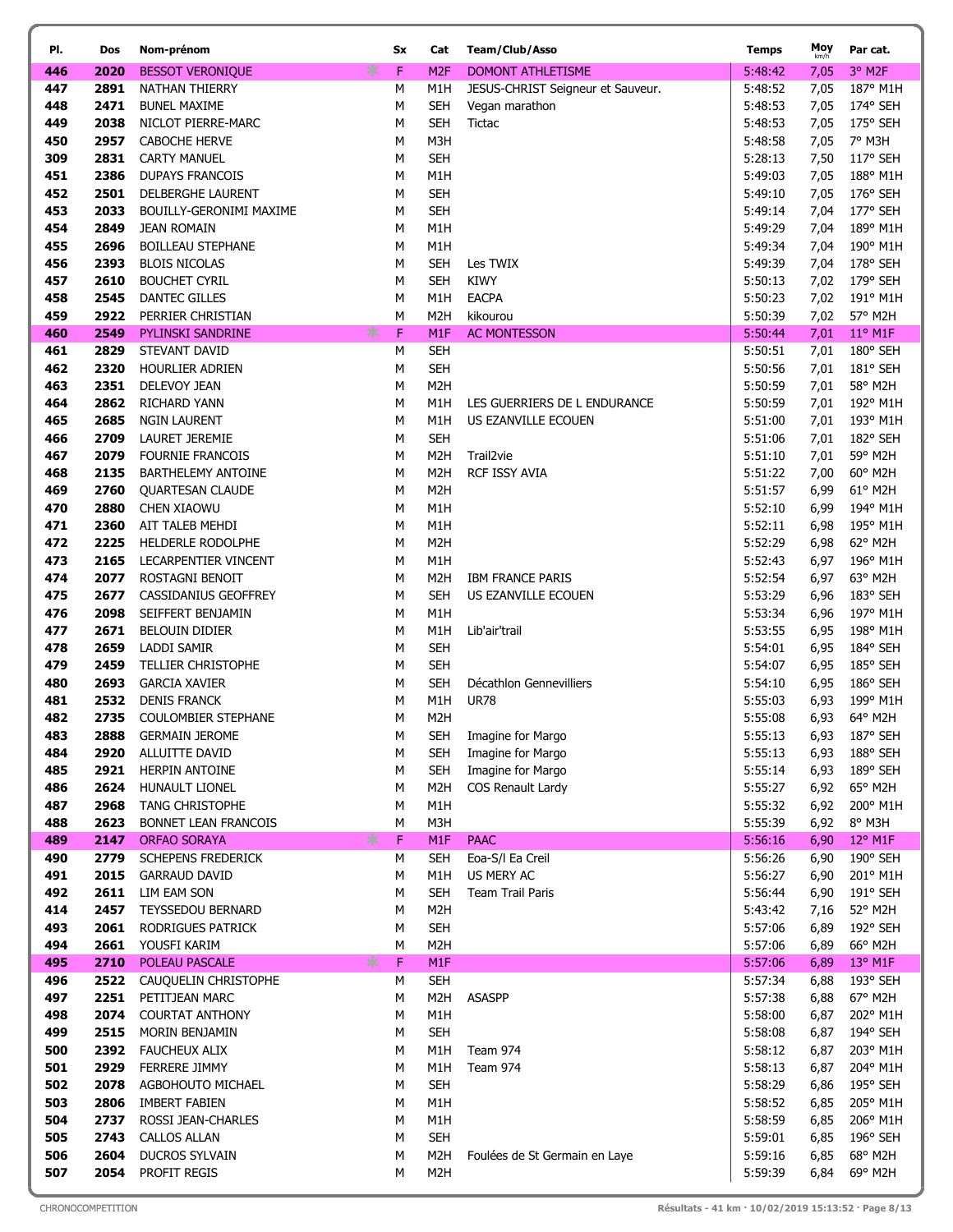| PI.        | Dos          | Nom-prénom                                   |        | Sx      | Cat                      | Team/Club/Asso                 | <b>Temps</b>       | Moy          | Par cat.             |
|------------|--------------|----------------------------------------------|--------|---------|--------------------------|--------------------------------|--------------------|--------------|----------------------|
| 508        | 2533         | FREVILLE MATTHIEU                            |        | M       | <b>SEH</b>               |                                | 5:59:41            | 6,84         | 197° SEH             |
| 509        | 2924         | DAS NEVES TONY                               |        | M       | M1H                      |                                | 6:00:03            | 6,83         | 207° M1H             |
| 510        | 2524         | <b>MENARD FRANCOIS</b>                       |        | М       | M1H                      | <b>MAISON DU RUNNING</b>       | 6:00:16            | 6,83         | 208° M1H             |
| 511        | 2171         | PIERRE RAPHAEL                               |        | M       | M <sub>1</sub> H         |                                | 6:00:20            | 6,83         | 209° M1H             |
| 512        | 2006         | DE MACEDO JOSE                               |        | М       | M1H                      |                                | 6:00:21            | 6,83         | 210° M1H             |
| 513        | 2273         | <b>GODEFROY GUILLAUME</b>                    |        | M       | <b>SEH</b>               |                                | 6:00:22            | 6,83         | 198° SEH             |
| 514        | 2494         | LOUAZE DAVID                                 |        | М       | M1H                      | Fun Events                     | 6:00:43            | 6,82         | 211° M1H             |
| 515        | 2722         | <b>VARLET SANDY</b>                          |        | M       | M1H                      | <b>NTMF</b>                    | 6:01:21            | 6,81         | 212° M1H             |
| 516        | 2584         | <b>BERNIER CHRISTOPHE</b>                    |        | M       | M1H                      |                                | 6:01:28            | 6,81         | 213° M1H             |
| 517        | 2740         | <b>WIECZOREK FABIEN</b>                      |        | M       | M1H                      | tri nitro triathlon            | 6:01:29            | 6,81         | 214° M1H             |
| 518        | 2869         | PARADISO-DONNET GUILLAUME                    |        | M       | <b>SEH</b>               | QUALCOMMLIFE                   | 6:01:33            | 6,80         | 199° SEH             |
| 519        | 2378         | <b>BONFANTI LINDA</b>                        | ∗      | F       | M <sub>1F</sub>          |                                | 6:01:39            | 6,80         | 14° M1F              |
| 520<br>521 | 2752<br>2451 | <b>BAGHINO DAVID</b><br><b>CLUNY NICOLE</b>  | $\ast$ | M<br>F  | M1H<br>M <sub>2F</sub>   |                                | 6:02:11<br>6:02:13 | 6,79<br>6,79 | 215° M1H<br>4° M2F   |
| 522        | 2864         | ZANDONA MARC                                 |        | M       | M <sub>2</sub> H         | <b>XTREM CHALLENGES SENLIS</b> | 6:02:17            | 6,79         | 70° M2H              |
| 523        | 2432         | <b>BASTARDIE OLIVIER</b>                     |        | M       | M1H                      | Asphalte 94                    | 6:02:19            | 6,79         | 216° M1H             |
| 524        | 2941         | JUNGERS JEAN-MICHEL                          |        | M       | M <sub>2</sub> H         |                                | 6:02:19            | 6,79         | 71° M2H              |
| 525        | 2195         | <b>TROCELLIER PATRICK</b>                    |        | М       | M <sub>2</sub> H         |                                | 6:02:21            | 6,79         | 72° M2H              |
| 526        | 2382         | <b>BUTEUX LAURENT</b>                        |        | M       | M <sub>2</sub> H         | Team Globetrailers             | 6:02:31            | 6,79         | 73° M2H              |
| 527        | 2930         | CHATAIGNIER REMI                             |        | М       | M3H                      |                                | 6:03:15            | 6,77         | $9°$ M3H             |
| 528        | 2585         | BELHADJ BRAHIM                               |        | M       | <b>SEH</b>               | Running Team VF                | 6:03:58            | 6,76         | 200° SEH             |
| 529        | 2483         | <b>BENICHOU MARC</b>                         |        | М       | M3H                      |                                | 6:04:06            | 6,76         | $10^{\circ}$ M3H     |
| 530        | 2161         | VANDENDRIESSCHE SIMON                        |        | M       | <b>SEH</b>               |                                | 6:04:08            | 6,76         | 201° SEH             |
| 531        | 2465         | SAUGEZ SEBASTIEN                             |        | M       | M1H                      | ASR Trail 78                   | 6:04:10            | 6,76         | 217° M1H             |
| 532        | 2865         | <b>VERCKENS JEAN-CHRISTOPHE</b>              |        | M       | M1H                      |                                | 6:04:13            | 6,75         | 218° M1H             |
| 533        | 2344         | <b>AURENCHE FREDERIC</b>                     |        | M       | M1H                      | <b>ASC TOURNAN</b>             | 6:04:43            | 6,74         | 219° M1H             |
| 534        | 2346         | <b>MEHRAZ NADIA</b>                          | ∗      | F       | <b>SEF</b>               | <b>ASC TOURNAN</b>             | 6:04:43            | 6,74         | 10° SEF              |
| 535        | 2439         | STREISSEL MARIE-CAROLINE                     | ∗      | F       | <b>SEF</b>               | <b>ANDRESY ATHLETISME</b>      | 6:04:53            | 6,74         | 11° SEF              |
| 536        | 2160         | PLANTADE VERONIQUE                           | ∗      | F       | M <sub>1F</sub>          | Macadam Gournay sur Marne      | 6:05:05            | 6,74         | $15^{\circ}$ M1F     |
| 537        | 2201         | <b>BOURDEL DELPHINE</b>                      | 氺      | F       | M <sub>1F</sub>          |                                | 6:05:06            | 6,74         | $16^{\circ}$ M1F     |
| 538        | 2380         | <b>BOUSRAOU HICHAM</b>                       |        | M       | <b>SEH</b>               |                                | 6:05:47            | 6,73         | 202° SEH             |
| 539        | 2952         | LE MAGUER CLAUDINE                           | ∗      | F       | M <sub>1F</sub>          |                                | 6:05:47            | 6,73         | $17^{\circ}$ M1F     |
| 540<br>541 | 2209<br>2536 | <b>LEHMANN VINCENT</b>                       |        | M       | M1H<br>M1H               |                                | 6:05:52<br>6:06:08 | 6,72         | 220° M1H<br>221° M1H |
| 542        | 2934         | LETAVERNIER EMMANUEL<br><b>FRANCOIS LOIS</b> |        | М<br>M  | <b>SEH</b>               |                                | 6:06:19            | 6,72<br>6,72 | 203° SEH             |
| 543        | 2931         | <b>BASNIER STEVEN</b>                        |        | М       | <b>SEH</b>               |                                | 6:06:19            | 6,72         | 204° SEH             |
| 544        | 2774         | <b>HAMEL JIMMY</b>                           |        | M       | <b>SEH</b>               | Eoa-S/I Ea Creil               | 6:06:38            | 6,71         | 205° SEH             |
| 545        | 2460         | LIARD JEAN-PHILIPPE                          |        | М       | <b>SEH</b>               | Team Foul&es 60                | 6:06:38            | 6,71         | 206° SEH             |
| 546        | 2211         | <b>DURIEZ FREDERIC</b>                       |        | $\sf M$ | M1H                      |                                | 6:06:43            |              | 6,71 222° M1H        |
| 547        | 2123         | <b>GRUCHY DOMINIQUE</b>                      |        | М       | <b>SEH</b>               |                                | 6:06:44            | 6,71         | 207° SEH             |
| 548        | 2277         | HEBERT MICHAEL                               |        | M       | M1H                      | Courir à Herblay               | 6:06:50            | 6,71         | 223° M1H             |
| 549        | 2818         | <b>HELAINE PHILIPPE</b>                      |        | М       | M3H                      |                                | 6:07:00            | 6,70         | $11^{\circ}$ M3H     |
| 550        | 2214         | <b>LANDREVIE CLAIRE</b>                      | ∗      | F       | M <sub>1F</sub>          |                                | 6:07:12            | 6,70         | $18^{\circ}$ M1F     |
| 551        | 2583         | <b>VARET LAURENT</b>                         |        | М       | M3H                      |                                | 6:07:12            | 6,70         | 12° M3H              |
| 552        | 2017         | JACQUOT JEAN-MARC                            |        | M       | M <sub>2</sub> H         | RUN□IN CREDIT MUTUEL & CIC     | 6:07:12            | 6,70         | 74° M2H              |
| 553        | 2461         | <b>EDY CHRISTELLE</b>                        | $\ast$ | F       | M <sub>1F</sub>          | <b>UA SOCIETE GENERALE</b>     | 6:07:16            | 6,70         | $19^{\circ}$ M1F     |
| 554        | 2598         | <b>GATEL FREDERIC</b>                        |        | M       | M2H                      | UA SOCIETE GENERALE            | 6:07:17            | 6,70         | 75° M2H              |
| 555        | 2255         | JOUEL PHILIPPE                               |        | М       | M2H<br><b>SEH</b>        | UA SOCIETE GENERALE            | 6:07:17            | 6,70         | 76° M2H              |
| 556        | 2463         | MONFORT JIMMY                                |        | M       |                          | Let's Run Paris                | 6:07:17            | 6,70         | 208° SEH             |
| 557<br>558 | 2481<br>2470 | <b>NOEL ROMAIN</b><br><b>COUMANS VINCENT</b> |        | M<br>М  | <b>SEH</b><br><b>SEH</b> | Let's Run Paris                | 6:07:19<br>6:07:22 | 6,70<br>6,70 | 209° SEH<br>210° SEH |
| 559        | 2174         | <b>MAUPAS LAURENT</b>                        |        | M       | M <sub>2</sub> H         |                                | 6:07:25            | 6,70         | 77° M2H              |
| 560        | 2175         | <b>BORNIER LAURENT</b>                       |        | М       | M1H                      |                                | 6:07:25            | 6,70         | 224° M1H             |
| 561        | 2117         | DAVENEAU NICOLAS                             |        | M       | M1H                      |                                | 6:07:30            | 6,69         | 225° M1H             |
| 562        | 2808         | DESPEISSE MATTHIEU                           |        | М       | <b>SEH</b>               | Nogent Solidarité Triathlon    | 6:07:36            | 6,69         | 211° SEH             |
| 563        | 2155         | <b>GUILLOT MICKAEL</b>                       |        | М       | <b>SEH</b>               | Mickael                        | 6:08:13            | 6,68         | 212° SEH             |
| 564        | 2189         | <b>ZEITOUN THIERRY</b>                       |        | М       | M1H                      | DOMONT ATHLETISME              | 6:08:22            | 6,68         | 226° M1H             |
| 565        | 2440         | <b>CAMUS OLIVIER</b>                         |        | М       | M2H                      |                                | 6:08:32            | 6,68         | 78° M2H              |
| 566        | 2422         | <b>GAIGNEROT XAVIER</b>                      |        | M       | M1H                      |                                | 6:08:35            | 6,67         | 227° M1H             |
| 567        | 2907         | <b>BARNABA ANNE</b>                          | ∗      | F       | <b>SEF</b>               |                                | 6:08:53            | 6,67         | 12° SEF              |
| 568        | 2190         | <b>BAGDASSARIAN MICHELE</b>                  | ∗      | F       | <b>SEF</b>               |                                | 6:09:02            | 6,67         | 13° SEF              |
| 569        | 2683         | DIAS DAVID                                   |        | M       | <b>SEH</b>               | US EZANVILLE ECOUEN            | 6:09:15            | 6,66         | 213° SEH             |
| 570        | 2202         | SIRJACOBS ROSINE                             | ∗      | F       | M3F                      |                                | 6:09:25            | 6,66         | $1^{\circ}$ M3F      |
| 571        | 2692         | DEMONTREUILLE JEREMY                         |        | М       | <b>SEH</b>               |                                | 6:09:26            | 6,66         | 214° SEH             |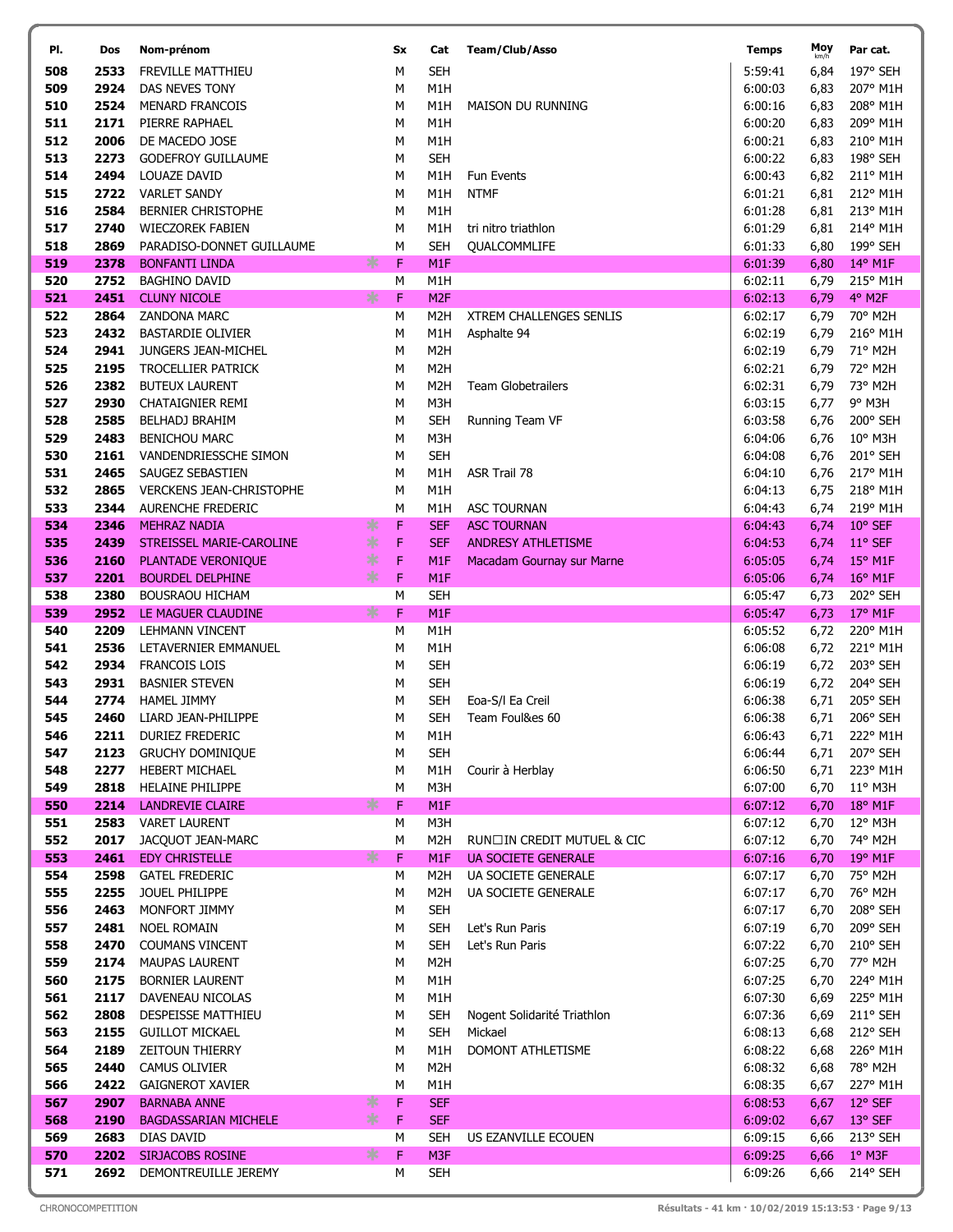| PI.        | Dos          | Nom-prénom                                          |   | Sx     | Cat                            | Team/Club/Asso           | <b>Temps</b>       | Moy<br>km/h  | Par cat.             |
|------------|--------------|-----------------------------------------------------|---|--------|--------------------------------|--------------------------|--------------------|--------------|----------------------|
| 572        | 2911         | MOUTENOT ERIC                                       |   | М      | M <sub>2</sub> H               |                          | 6:09:28            | 6,66         | 79° M2H              |
| 573        | 2210         | <b>FENEROL MICHAEL</b>                              |   | М      | M1H                            |                          | 6:09:31            | 6,66         | 228° M1H             |
| 574        | 2094         | <b>HAVARD THIERRY</b>                               |   | М      | M1H                            |                          | 6:09:43            | 6,65         | 229° M1H             |
| 575        | 2239         | <b>HADDAD FABIEN</b>                                |   | М      | M <sub>2</sub> H               |                          | 6:09:46            | 6,65         | 80° M2H              |
| 576        | 2468         | MERCIER JEAN MARIE                                  |   | M      | M1H                            | ASR Trail 78             | 6:09:54            | 6,65         | 230° M1H             |
| 577        | 2434         | <b>JULIE MATTHIEU</b>                               |   | М      | M1H                            | cap coignières           | 6:10:02            | 6,65         | 231° M1H             |
| 578        | 2750         | LEMONNIER CORENTIN                                  |   | M      | M1H                            |                          | 6:10:09            | 6,65         | 232° M1H             |
| 579        | 2859         | <b>LAURET PIERRE</b>                                |   | М      | <b>SEH</b>                     |                          | 6:10:51            | 6,63         | 215° SEH             |
| 580        | 2553         | <b>BAUCHET CYRIL</b>                                |   | M      | <b>SEH</b>                     |                          | 6:10:58            | 6,63         | 216° SEH             |
| 581        | 2349         | <b>GIRARD JULIEN</b>                                |   | М      | M1H                            |                          | 6:11:03            | 6,63         | 233° M1H             |
| 582        | 2841         | <b>CEDRONE BRUNO</b>                                |   | М      | M1H                            |                          | 6:11:03            | 6,63         | 234° M1H             |
| 583        | 2953         | DORAPHE ADRIEN                                      |   | М      | <b>SEH</b>                     |                          | 6:11:59            | 6,61         | 217° SEH             |
| 584        | 2916         | <b>DESMAREST GARY</b>                               |   | М      | <b>SEH</b>                     | <b>CGB</b>               | 6:12:00            | 6,61         | 218° SEH             |
| 585        | 2809<br>2450 | CARIOU YANN                                         |   | М<br>M | M <sub>2</sub> H<br><b>SEH</b> | kikourou                 | 6:12:25            | 6,61         | 81° M2H              |
| 586<br>587 | 2871         | <b>MENDES CHRISTOPHE</b><br><b>BESCONT ISABELLE</b> | ∗ | F      | M <sub>2F</sub>                |                          | 6:12:30<br>6:12:36 | 6,60<br>6,60 | 219° SEH<br>5° M2F   |
| 588        | 2636         | <b>BRAULT FRANCOISE</b>                             | ∗ | F      | M <sub>2F</sub>                |                          | 6:12:47            | 6,60         | 6° M2F               |
| 589        | 2288         | <b>BENIERE LUDOVIC</b>                              |   | М      | M1H                            | <b>BSGA</b>              | 6:12:54            | 6,60         | 235° M1H             |
| 590        | 2307         | <b>HUGUET ADRIEN</b>                                |   | М      | M1H                            |                          | 6:12:55            | 6,60         | 236° M1H             |
| 591        | 2823         | LE ROY GWENNHAEL                                    |   | M      | <b>SEH</b>                     | <b>LRP</b>               | 6:13:03            | 6,59         | 220° SEH             |
| 592        | 2197         | <b>CASSO ALEXANDRE</b>                              |   | М      | M1H                            |                          | 6:13:06            | 6,59         | 237° M1H             |
| 593        | 2056         | <b>DRAN AXEL</b>                                    |   | М      | <b>SEH</b>                     |                          | 6:13:39            | 6,58         | 221° SEH             |
| 594        | 2917         | <b>RICCI BRUNO</b>                                  |   | М      | M1H                            | Sorbonne Université      | 6:13:47            | 6,58         | 238° M1H             |
| 595        | 2154         | <b>WOLFRUM ROBERTO</b>                              |   | М      | M <sub>2</sub> H               |                          | 6:13:48            | 6,58         | 82° M2H              |
| 596        | 2883         | <b>ASSELIN PIERRE</b>                               |   | М      | M2H                            | Sorbonne Université      | 6:13:49            | 6,58         | 83° M2H              |
| 597        | 2100         | DA SILVA LAETITIA                                   | ∗ | F      | M <sub>1F</sub>                |                          | 6:13:57            | 6,58         | 20° M1F              |
| 598        | 2096         | <b>VOIROL FANNY</b>                                 | ∗ | F      | <b>SEF</b>                     | <b>PAAC</b>              | 6:13:57            | 6,58         | 14° SEF              |
| 599        | 2728         | <b>CAMPAGNE REMY</b>                                |   | М      | <b>SEH</b>                     | <b>NTMF</b>              | 6:14:10            | 6,57         | 222° SEH             |
| 600        | 2543         | PRIAN PATRICK                                       |   | М      | M1H                            | <b>OXYGENE PSA</b>       | 6:14:34            | 6,57         | 239° M1H             |
| 601        | 2579         | DENIA NORDDINE                                      |   | М      | M1H                            |                          | 6:14:58            | 6,56         | 240° M1H             |
| 602        | 2720         | LEFEBVRE PHILIPPE                                   |   | М      | M <sub>2</sub> H               | <b>NTMF</b>              | 6:16:29            | 6,53         | 84° M2H              |
| 603        | 2975         | <b>CHARLES JEREMY</b>                               |   | М      | <b>SEH</b>                     |                          | 6:16:59            | 6,53         | 223° SEH             |
| 604        | 2586         | <b>VALLET BASTIEN</b>                               |   | М      | <b>SEH</b>                     |                          | 6:17:07            | 6,52         | 224° SEH             |
| 605<br>606 | 2632<br>2826 | PETE GIL<br>SALA REGIS                              |   | М<br>М | M <sub>2</sub> H<br><b>SEH</b> | Rock n' Run              | 6:17:23<br>6:17:23 | 6,52<br>6,52 | 85° M2H<br>225° SEH  |
| 607        | 2906         | JAFFRES ALEXANDRE                                   |   | М      | <b>SEH</b>                     | Les Mous Du Genoux       | 6:17:27            | 6,52         | 226° SEH             |
| 608        | 2835         | <b>JAFFRES FREDERIC</b>                             |   | М      | M1H                            |                          | 6:17:27            | 6,52         | 241° M1H             |
| 609        | 2529         | RODRIGUES PAULO                                     |   | М      | M1H                            |                          | 6:17:27            |              | 6,52 242° M1H        |
| 610        | 2805         | <b>BOUCHAREL PHILIPPE</b>                           |   | М      | M2H                            | <b>OXYGENE PSA</b>       | 6:17:31            |              | 6,52 86° M2H         |
| 611        | 2568         | LOIC FILLION                                        |   | M      | <b>SEH</b>                     |                          | 6:17:38            | 6,51         | 227° SEH             |
| 612        | 2492         | <b>CECCHETTO BERTRAND</b>                           |   | М      | M1H                            |                          | 6:17:40            | 6,51         | 243° M1H             |
| 613        | 2506         | PAPIN THOMAS                                        |   | М      | <b>SEH</b>                     |                          | 6:17:40            | 6,51         | 228° SEH             |
| 614        | 2962         | <b>HOFFERT ALYSSA</b>                               | ∗ | F      | <b>SEF</b>                     |                          | 6:18:16            | 6,50         | 15° SEF              |
| 615        | 2520         | <b>GEHIN GAEL</b>                                   |   | М      | <b>SEH</b>                     |                          | 6:18:33            | 6,50         | 229° SEH             |
| 616        | 2948         | <b>HAMONIC PHILIPPE</b>                             |   | М      | M2H                            |                          | 6:18:47            | 6,49         | 87° M2H              |
| 617        | 2406         | HAZIL KHEIR-EDDINE                                  |   | М      | M1H                            |                          | 6:19:07            | 6,49         | 244° M1H             |
| 618        | 2618         | DELOMBRE PHILIPPE                                   |   | М      | M2H                            | OXYGENE PSA              | 6:19:09            | 6,49         | 88° M2H              |
| 619        | 2830         | MABBOUX DAVID                                       |   | М      | <b>SEH</b>                     |                          | 6:19:11            | 6,49         | 230° SEH<br>245° M1H |
| 620<br>621 | 2510<br>2914 | LUMBROSO RONAN<br><b>CHAMBREY HERVE</b>             |   | М<br>М | M1H<br>M <sub>2</sub> H        | <b>Front Runners</b>     | 6:19:28<br>6:19:32 | 6,48<br>6,48 | 89° M2H              |
| 622        | 2486         | SENOUSSAOUI ABDEL                                   |   | М      | M2H                            | <b>TAMALOUS</b>          | 6:19:41            | 6,48         | 90° M2H              |
| 623        | 2133         | <b>BERDAL THOMAS</b>                                |   | М      | M1H                            |                          | 6:19:45            | 6,48         | 246° M1H             |
| 624        | 2542         | <b>GATELLIER ADRIEN</b>                             |   | М      | <b>SEH</b>                     |                          | 6:20:01            | 6,47         | 231° SEH             |
| 625        | 2811         | MAJNONI D INTIGNANO ALEXIS                          |   | М      | M <sub>2</sub> H               | PORQUEROLLES             | 6:20:02            | 6,47         | 91° M2H              |
| 626        | 2721         | LAURENT SEBASTIEN                                   |   | М      | M1H                            | <b>NTMF</b>              | 6:20:39            | 6,46         | 247° M1H             |
| 627        | 2219         | MERCIER CLAUDE                                      |   | М      | M3H                            |                          | 6:20:51            | 6,46         | 13° M3H              |
| 628        | 2285         | <b>OURSEL STEPHANE</b>                              |   | М      | M1H                            | Old climbing             | 6:21:12            | 6,45         | 248° M1H             |
| 629        | 2656         | <b>KALLIN CYRIL</b>                                 |   | М      | M1H                            |                          | 6:21:45            | 6,44         | 249° M1H             |
| 630        | 2011         | RAMIALIARISON CEDRIC                                |   | М      | <b>SEH</b>                     |                          | 6:21:59            | 6,44         | 232° SEH             |
| 631        | 2418         | LAFOLIE LAURENT                                     |   | м      | M2H                            | Foullée du vexin         | 6:22:13            | 6,44         | 92° M2H              |
| 632        | 2655         | <b>BARTOLINI LINO</b>                               |   | М      | M1H                            | La Varenne Saint Hilaire | 6:22:14            | 6,44         | 250° M1H             |
| 633        | 2391         | <b>LOVERA PAULINE</b>                               | ∗ | F      | <b>SEF</b>                     | <b>SAM Paris 12</b>      | 6:22:21            | 6,43         | 16° SEF              |
| 634        | 2326         | <b>MERCIER STEPHANIE</b>                            | ∗ | F      | M <sub>1F</sub>                |                          | 6:22:43            | 6,43         | 21° M1F              |
| 635        | 2364         | L'HER CYRILLE                                       |   | м      | M1H                            |                          | 6:22:47            | 6,43         | 251° M1H             |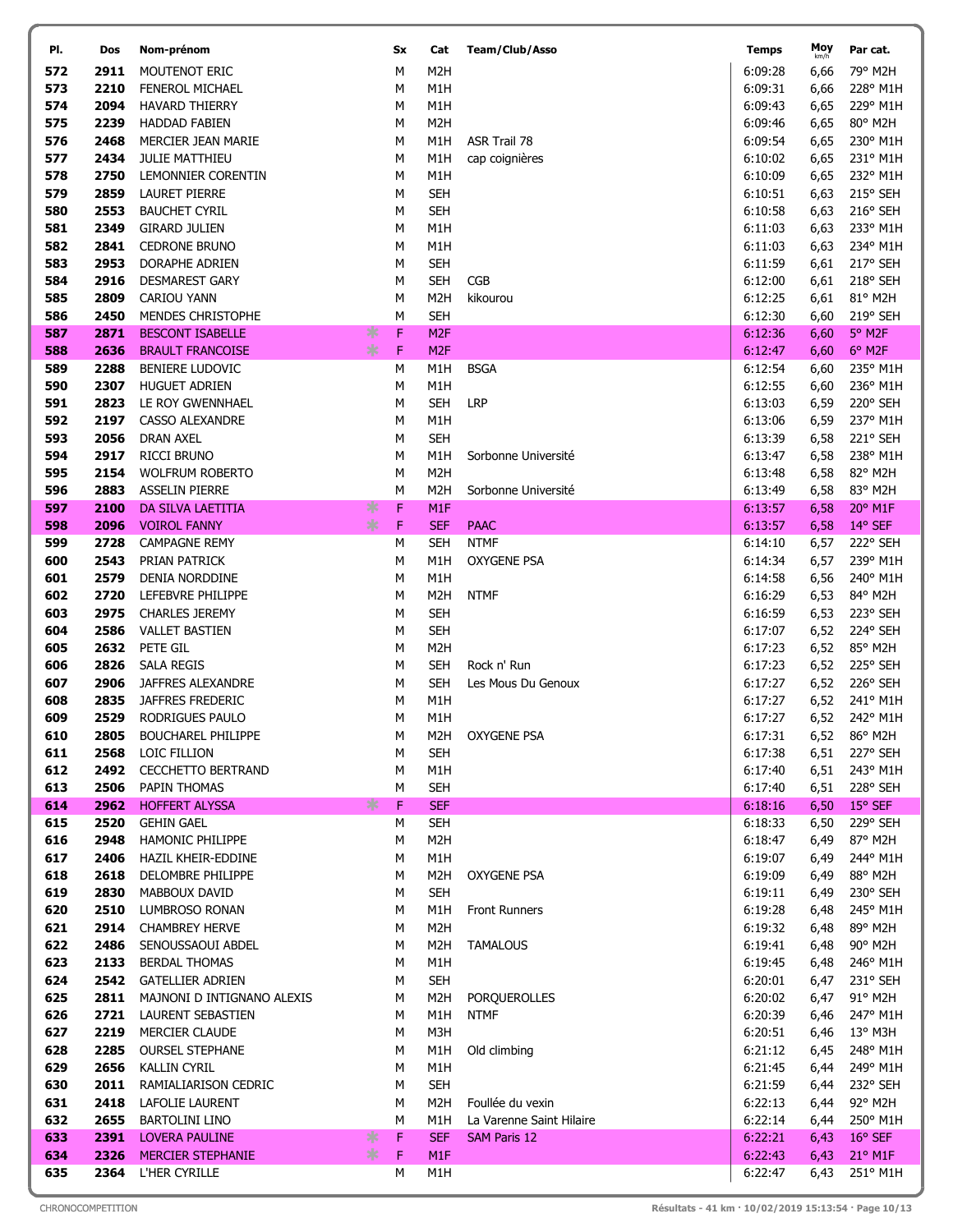| PI.        | Dos          | Nom-prénom                              |     | Sx        | Cat                      | Team/Club/Asso           | <b>Temps</b>       | Moy<br>km/h  | Par cat.                 |
|------------|--------------|-----------------------------------------|-----|-----------|--------------------------|--------------------------|--------------------|--------------|--------------------------|
| 636        | 2230         | <b>DESCHAMPS HERVE</b>                  |     | M         | M1H                      | <b>LISAFOREVER</b>       | 6:22:47            | 6,43         | 252° M1H                 |
| 637        | 2963         | STEPHAN LIONEL                          |     | М         | M1H                      |                          | 6:23:05            | 6,42         | 253° M1H                 |
| 638        | 2724         | DEPLANQUE LAURENT                       |     | M         | M1H                      | NOISY LE GRAND TRIATHLON | 6:23:05            | 6,42         | 254° M1H                 |
| 639        | 2217         | <b>BOUSQUET LAURENT</b>                 |     | М         | M <sub>2</sub> H         | Dream Team CAPV          | 6:23:31            | 6,41         | 93° M2H                  |
| 640        | 2311         | CALLEJA MATE LOUIS                      |     | М         | M <sub>2</sub> H         |                          | 6:23:35            | 6,41         | 94° M2H                  |
| 641        | 2832         | MENGIN JEAN BAPTISTE                    |     | М         | M1H                      |                          | 6:23:44            | 6,41         | 255° M1H                 |
| 642        | 2796         | <b>BERNIER ANTHONY</b>                  |     | М         | <b>SEH</b>               |                          | 6:23:50            | 6,41         | 233° SEH                 |
| 643        | 2519         | <b>BONNET JEAN MARC</b>                 |     | М         | M3H                      | <b>OXYGENE PSA</b>       | 6:23:52            | 6,41         | 14° M3H                  |
| 644        | 2181         | MOREAU THIERRY                          |     | M         | M <sub>2</sub> H         | <b>USMT</b>              | 6:24:08            | 6,40         | 95° M2H                  |
| 645        | 2746         | <b>BRUCHON WILLIAM</b>                  |     | M         | M <sub>2</sub> H         | tri nitro triathlon      | 6:26:09            | 6,37         | 96° M2H                  |
| 646        | 2256         | <b>BUCCELLATO TRISTAN</b>               |     | М         | M <sub>2</sub> H         |                          | 6:26:32            | 6,36         | 97° M2H                  |
| 647<br>648 | 2274<br>2362 | LE GUILLOU THIERRY<br>PARSY SEBASTIEN   |     | М<br>М    | M1H<br><b>SEH</b>        |                          | 6:26:39<br>6:26:39 | 6,36         | 256° M1H<br>234° SEH     |
| 649        | 2025         | PEPERS MEDERIC                          |     | M         | M1H                      |                          | 6:26:42            | 6,36<br>6,36 | 257° M1H                 |
| 650        | 2044         | <b>JENS MARIE</b>                       | ∗   | F         | M1F                      | Cryo 78                  | 6:26:42            | 6,36         | 22° M1F                  |
| 651        | 2684         | <b>LANFUMEY BRUNO</b>                   |     | М         | M1H                      | US EZANVILLE ECOUEN      | 6:27:07            | 6,35         | 258° M1H                 |
| 652        | 2686         | <b>SEUX ALAIN</b>                       |     | М         | M3H                      | US EZANVILLE ECOUEN      | 6:27:08            | 6,35         | $15^{\circ}$ M3H         |
| 653        | 2164         | <b>BEN ABDALLAH JIAB</b>                |     | М         | M1H                      |                          | 6:29:10            | 6,32         | 259° M1H                 |
| 654        | 2669         | <b>GAZON YANN</b>                       |     | М         | <b>SEH</b>               |                          | 6:29:17            | 6,32         | 235° SEH                 |
| 655        | 2375         | <b>OLLIVIER JACQUES</b>                 |     | М         | M <sub>2</sub> H         | <b>Crazy Trailers</b>    | 6:29:17            | 6,32         | 98° M2H                  |
| 656        | 2312         | <b>BERTIN CYRIL</b>                     |     | М         | <b>SEH</b>               | Running Team VF          | 6:29:19            | 6,32         | 236° SEH                 |
| 657        | 2966         | <b>CORNETET ANNE</b>                    | ∗   | F         | M1F                      |                          | 6:30:02            | 6,31         | 23° M1F                  |
| 658        | 2958         | PIALLOUX FRANCK                         |     | M         | M1H                      |                          | 6:30:02            | 6,31         | 260° M1H                 |
| 659        | 2507         | <b>SAID ANOUAR</b>                      |     | М         | M1H                      |                          | 6:30:24            | 6,30         | 261° M1H                 |
| 660        | 2282         | ALEXANDRE DAVID                         |     | M         | M1H                      |                          | 6:30:33            | 6,30         | 262° M1H                 |
| 661<br>662 | 2679<br>2654 | PORTAL NICOLE                           | ∗   | F         | <b>SEF</b><br><b>SEH</b> |                          | 6:30:34<br>6:30:34 | 6,30         | 17° SEF<br>237° SEH      |
| 663        | 2572         | VAN HOECKE MICHAEL<br>LAI CHRISTOPHE    |     | М<br>M    | M1H                      |                          | 6:30:34            | 6,30<br>6,30 | 263° M1H                 |
| 664        | 2073         | <b>RANG CAROLINE</b>                    | ∗   | F         | M <sub>1F</sub>          |                          | 6:30:39            | 6,30         | 24° M1F                  |
| 665        | 2389         | PRIVE DELPHINE                          | $*$ | F         | M1F                      |                          | 6:31:10            | 6,29         | 25° M1F                  |
| 666        | 2383         | <b>LALIMAN LESLIE</b>                   | ∗   | F         | <b>SEF</b>               |                          | 6:31:10            | 6,29         | 18° SEF                  |
| 667        | 2768         | <b>BONNADIER CATHY</b>                  | $*$ | F         | M <sub>1F</sub>          |                          | 6:31:24            | 6,29         | 26° M1F                  |
| 668        | 2002         | KOULMANN JEAN-ARNAUD                    |     | M         | M1H                      |                          | 6:31:57            | 6,28         | 264° M1H                 |
| 669        | 2371         | <b>LAMBLIN ERIC</b>                     |     | M         | M1H                      | Touloulous               | 6:32:18            | 6,27         | 265° M1H                 |
| 670        | 2701         | <b>DESNOUX ROMAIN</b>                   |     | М         | <b>SEH</b>               |                          | 6:32:29            | 6,27         | 238° SEH                 |
| 671        | 2415         | RACHEL CHRISTOPHE                       |     | М         | M1H                      |                          | 6:32:31            | 6,27         | 266° M1H                 |
| 672        | 2781         | ADDI ANTOINE                            |     | М         | <b>ESH</b>               | NOISY LE GRAND TRIATHLON | 6:32:55            | 6,26         | 3° ESH                   |
| 673        | 2333         | <b>NGUYEN MINH TUAN</b>                 |     | М         | M1H                      | Triathlon Club Torcy     | 6:33:49            |              | 6,25 267° M1H            |
| 674<br>675 | 2248<br>2167 | DIQUELLOU FABRICE<br>BENETEAU NICOLAS   |     | ${\sf M}$ | <b>SEH</b>               | M2H ASASPP               | 6:34:13<br>6:35:49 | 6,21         | 6,24 99° M2H<br>239° SEH |
| 676        | 2137         | DANTEC LOIC                             |     | М<br>М    | M1H                      |                          | 6:36:00            | 6,21         | 268° M1H                 |
| 677        | 2443         | <b>QUEAU ERIC</b>                       |     | М         | M <sub>2</sub> H         |                          | 6:36:21            | 6,21         | 100° M2H                 |
| 678        | 2291         | <b>BEN MLOUKA KHALIL</b>                |     | М         | M1H                      |                          | 6:36:34            | 6,20         | 269° M1H                 |
| 679        | 2369         | RODRIGUES CESAR                         |     | М         | <b>SEH</b>               | Les R' runners           | 6:36:36            | 6,20         | 240° SEH                 |
| 680        | 2417         | AIT MAMAR MESSAOUD                      |     | М         | M3H                      | Les R' runners           | 6:36:37            | 6,20         | 16° M3H                  |
| 681        | 2403         | MIRANDA RICARDO                         |     | М         | M1H                      |                          | 6:36:38            | 6,20         | 270° M1H                 |
| 682        | 2136         | <b>BRAULT JULIEN</b>                    |     | м         | M1H                      | DOMONT ATHLETISME        | 6:36:47            | 6,20         | 271° M1H                 |
| 683        | 2334         | MANGEOT STEPHANE                        |     | м         | M1H                      |                          | 6:37:13            | 6,19         | 272° M1H                 |
| 684        | 2828         | <b>GUILLET ROBIN</b>                    |     | М         | <b>SEH</b>               | Fun Events / Kikourou    | 6:37:21            | 6,19         | 241° SEH                 |
| 685        | 2738         | <b>BOURLIER ANTHONY</b>                 |     | М         | <b>SEH</b>               |                          | 6:37:28            | 6,19         | 242° SEH                 |
| 686        | 2769         | <b>BASTIN OLIVIER</b>                   |     | м         | M1H                      | Eoa-S/I Ea Creil         | 6:37:42            | 6,19         | 273° M1H                 |
| 687        | 2105         | <b>BAHI YOUNESSE</b>                    |     | М         | M1H                      |                          | 6:38:36            | 6,17         | 274° M1H                 |
| 688<br>689 | 2112<br>2687 | DZIEDZICZAK JULIEN<br>DE THIEULLOY MARC |     | М         | M1H<br>M <sub>2</sub> H  |                          | 6:38:59<br>6:40:19 | 6,17         | 275° M1H<br>101° M2H     |
| 690        | 2328         | <b>MARTIN BLODWEN</b>                   | ∗   | М<br>F    | M1F                      |                          | 6:40:21            | 6,15<br>6,14 | 27° M1F                  |
| 691        | 2876         | DESCATOIRE LAURENT                      |     | M         | M1H                      |                          | 6:40:24            | 6,14         | 276° M1H                 |
| 692        | 2476         | PICH ANNE SOPHIE                        | ∗   | F         | M1F                      |                          | 6:40:38            | 6,14         | 28° M1F                  |
| 693        | 2706         | BOUQUET JEAN-FANCOIS                    |     | М         | M <sub>2</sub> H         |                          | 6:40:39            | 6,14         | 102° M2H                 |
| 694        | 2573         | CAQUERET JEAN-CHRISTOPHE                |     | М         | M <sub>2</sub> H         |                          | 6:41:18            | 6,13         | 103° M2H                 |
| 695        | 2554         | MORISSE JULIEN                          |     | М         | M1H                      |                          | 6:41:25            | 6,13         | 277° M1H                 |
| 696        | 2578         | MORISSE ALEXANDRE                       |     | М         | M1H                      |                          | 6:41:29            | 6,13         | 278° M1H                 |
| 697        | 2898         | <b>MOISSON BEATRICE</b>                 | ∗   | F         | M <sub>1F</sub>          |                          | 6:42:03            | 6,12         | 29° M1F                  |
| 698        | 2436         | FOGLIO CHRISTOPHE                       |     | М         | M <sub>2</sub> H         |                          | 6:42:09            | 6,12         | 104° M2H                 |
| 699        | 2372         | MARTINEZ THIERRY                        |     | М         | M <sub>2</sub> H         |                          | 6:42:10            | 6,12         | 105° M2H                 |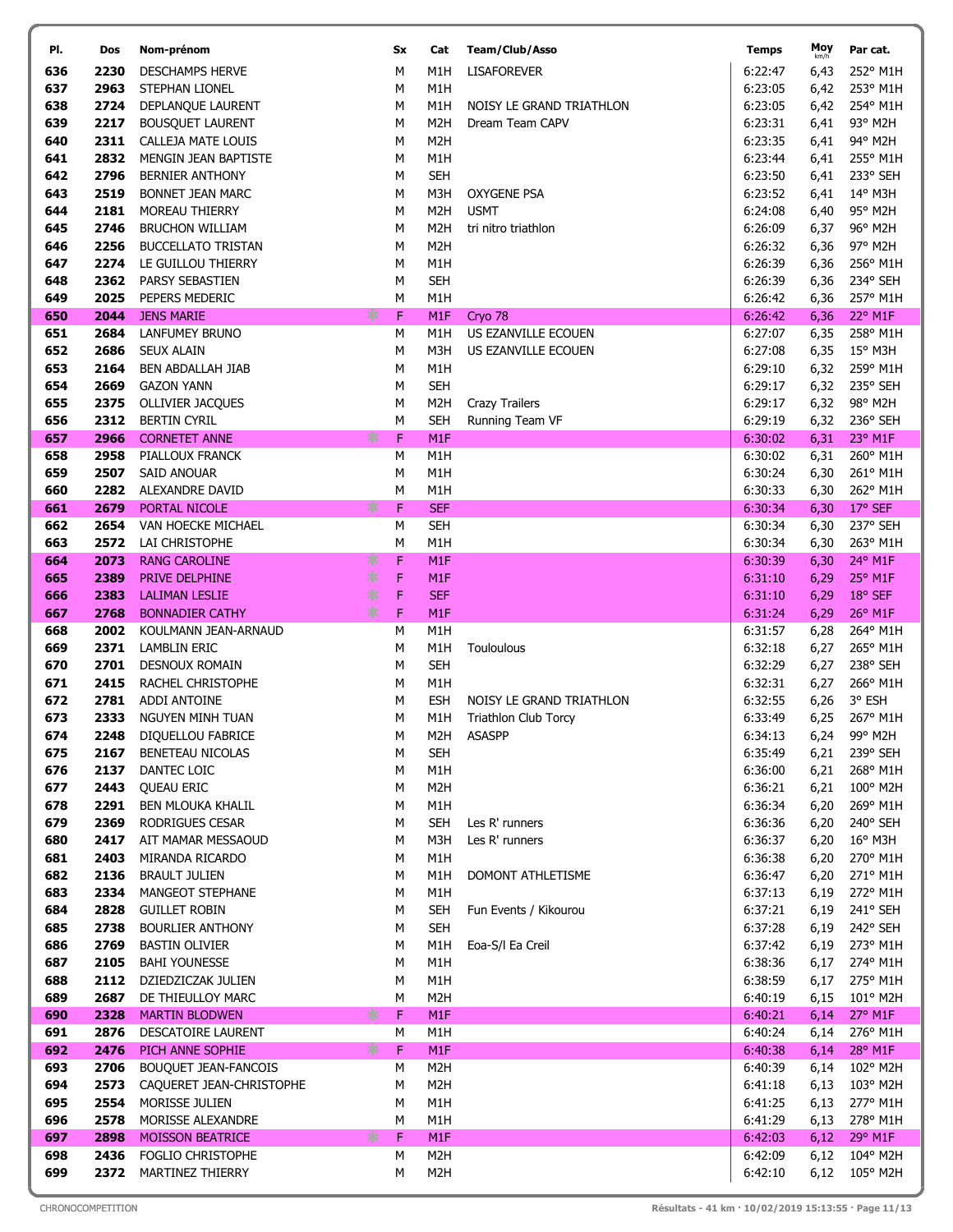| PI.        | Dos          | Nom-prénom                                                    | Sx        | Cat                            | Team/Club/Asso            | <b>Temps</b>       | Moy<br>km/h  | Par cat.             |
|------------|--------------|---------------------------------------------------------------|-----------|--------------------------------|---------------------------|--------------------|--------------|----------------------|
| 700        | 2404         | JAFFARD THIERRY                                               | М         | M1H                            |                           | 6:43:01            | 6,10         | 279° M1H             |
| 701        | 2530         | POUPARD GUILLAUME                                             | М         | M1H                            |                           | 6:43:24            | 6,10         | 280° M1H             |
| 702        | 2764         | <b>HAYOUN CHRISTOPHE</b>                                      | М         | M <sub>2</sub> H               | <b>CREDIT AGRICOLE</b>    | 6:43:59            | 6,09         | 106° M2H             |
| 703        | 2144         | $*$<br><b>THIEBAUGEORGES CLEMENCE</b>                         | F         | <b>SEF</b>                     | <b>Team Trail Paris</b>   | 6:44:58            | 6,07         | 19° SEF              |
| 704        | 2705         | <b>JAN ALEXANDRE</b>                                          | М         | <b>SEH</b>                     |                           | 6:45:41            | 6,06         | 243° SEH             |
| 705        | 2704         | LEPINAY STEPHANE                                              | М         | M1H                            |                           | 6:45:41            | 6,06         | 281° M1H             |
| 706        | 2552         | PARANT ANDRE                                                  | М         | M <sub>2</sub> H               | U.S.O.Bezons              | 6:45:53            | 6,06         | 107° M2H             |
| 707        | 2935         | <b>JUMELIN ANTOINE</b>                                        | М         | <b>SEH</b>                     |                           | 6:46:41            | 6,05         | 244° SEH             |
| 708<br>709 | 2791<br>2790 | <b>CHAMPEIL ALEXANDRE</b><br>$*$<br><b>DESCAMPS ANGELIQUE</b> | M<br>F    | M1H<br>M <sub>1F</sub>         | Les petits aventuriers    | 6:46:48<br>6:46:48 | 6,05<br>6,05 | 282° M1H<br>30° M1F  |
| 710        | 2837         | PERU ADRIEN                                                   | M         | <b>SEH</b>                     |                           | 6:47:11            | 6,04         | 245° SEH             |
| 711        | 2771         | ∗<br><b>BOIVIN ALEXANDRA</b>                                  | F         | <b>SEF</b>                     | Eoa-S/I Ea Creil          | 6:47:22            | 6,04         | 20° SEF              |
| 712        | 2421         | $\frac{1}{2}$<br><b>ROTA EMMANUELLE</b>                       | F         | M1F                            |                           | 6:47:25            | 6,04         | 31° M1F              |
| 713        | 2777         | <b>LAVALLEE PATRICE</b>                                       | М         | M1H                            | Eoa-S/I Ea Creil          | 6:47:43            | 6,03         | 283° M1H             |
| 714        | 2977         | <b>HARDY ANTHONY</b>                                          | М         | <b>SEH</b>                     | Team RunBeerBurger        | 6:48:07            | 6,03         | 246° SEH             |
| 715        | 2976         | <b>TAILLER ANTHONY</b>                                        | М         | <b>SEH</b>                     | Team RunBeerBurger        | 6:48:07            | 6,03         | 247° SEH             |
| 716        | 2954         | <b>RENARD THIERRY</b>                                         | М         | M <sub>2</sub> H               | <b>FLRC Running</b>       | 6:48:48            | 6,02         | 108° M2H             |
| 717        | 2125         | <b>CINI STEPHANE</b>                                          | М         | M <sub>2</sub> H               | Team Trail Les Givrés     | 6:48:55            | 6,02         | 109° M2H             |
| 718        | 2068         | VINCENDET ALEXANDRE                                           | М         | M <sub>2</sub> H               |                           | 6:49:23            | 6,01         | 110° M2H             |
| 719        | 2290         | MIKLIC LAURENT                                                | М         | M1H                            | Team Outdoor Poli         | 6:49:23            | 6,01         | 284° M1H             |
| 720        | 2928         | ARCANSALIN ERNESTO                                            | М         | M1H                            | Adidas Runners Bir Hakeim | 6:49:32            | 6,01         | 285° M1H             |
| 721<br>722 | 2099<br>2742 | <b>CAMPMAS OLIVIER</b>                                        | М         | M1H<br>M1H                     | Les Mous Du Genoux        | 6:49:42<br>6:50:07 | 6,00         | 286° M1H<br>287° M1H |
| 723        | 2712         | RAMASSAMY TEDDY<br>DAUBIAN PHILIPPE                           | М<br>М    | M <sub>2</sub> H               |                           | 6:50:23            | 6,00<br>5,99 | 111° M2H             |
| 724        | 2158         | ∗<br>HONORE VERONIQUE                                         | F         | M3F                            |                           | 6:50:36            | 5,99         | 2° M3F               |
| 725        | 2159         | ∗<br><b>MAGNIER CATHY</b>                                     | F         | M1F                            |                           | 6:50:36            | 5,99         | 32° M1F              |
| 726        | 2525         | FRESNEL CHRISTOPHE                                            | M         | M1H                            |                           | 6:51:00            | 5,99         | 288° M1H             |
| 727        | 2540         | <b>NEMMAR FRED</b>                                            | М         | M1H                            |                           | 6:51:03            | 5,98         | 289° M1H             |
| 728        | 2413         | COUMOND DAVID                                                 | М         | M <sub>2</sub> H               |                           | 6:51:10            | 5,98         | 112° M2H             |
| 729        | 2071         | PERROT JEROME                                                 | М         | M1H                            | CODIR de FFAA             | 6:51:36            | 5,98         | 290° M1H             |
| 730        | 2070         | DUC SEBASTIEN                                                 | М         | M1H                            |                           | 6:51:36            | 5,98         | 291° M1H             |
| 731        | 2343         | DE CARDES CYRILLE                                             | М         | M <sub>2</sub> H               |                           | 6:52:31            | 5,96         | 113° M2H             |
| 732<br>733 | 2086<br>2107 | ∗<br>RAHARISOA FANJATIANA<br><b>ADAM GREGOIRE</b>             | F<br>М    | <b>SEF</b><br>M <sub>2</sub> H | Versailles Triathlon      | 6:52:31<br>6:52:53 | 5,96<br>5,96 | 21° SEF<br>114° M2H  |
| 734        | 2301         | ∗<br><b>TOUM-NOEL NATHALIE</b>                                | F         | M <sub>1F</sub>                |                           | 6:53:13            | 5,95         | 33° M1F              |
| 735        | 2478         | $*$<br><b>HOANG CAROLINE</b>                                  | F         | M <sub>1F</sub>                | <b>Raid Life</b>          | 6:53:13            | 5,95         | 34° M1F              |
| 736        | 2625         | MICHON AURELIEN                                               | ${\sf M}$ | <b>SEH</b>                     |                           | 6:53:25            | 5,95         | 248° SEH             |
| 737        | 2149         | $*$<br><b>VERGNAULT NADINE</b>                                | F         | M3F                            |                           | 6:54:34            | 5,93         | 3° M3F               |
| 738        |              | 2045 WILLIAMS STUART JOHN                                     | М         | M1H                            |                           | 6:55:33            |              | 5,92 292° M1H        |
| 739        | 2090         | ∗<br>NEYROLLES EVELYNE                                        | F         | M <sub>2F</sub>                | <b>PAAC</b>               | 6:55:45            | 5,92         | 7° M2F               |
| 740        | 2405         | <b>BATAILLE JEAN-LUC</b>                                      | М         | M <sub>2</sub> H               |                           | 6:55:55            | 5,91         | 115° M2H             |
| 741<br>742 | 2726<br>2550 | <b>GOULAIN HENRI</b><br>MARLIER SYLVAIN                       | М<br>М    | M <sub>2</sub> H<br><b>SEH</b> | Team LeoJea               | 6:58:14<br>6:59:11 | 5,88         | 116° M2H             |
| 743        | 2374         | SANSAC JEAN-YVES                                              |           | M <sub>2</sub> H               | LES TRAILERS DE PARIS     | 7:00:07            | 5,87<br>5,86 | 249° SEH<br>117° M2H |
| 744        | 2745         | <b>FAVREAU EMMANUEL</b>                                       | м<br>М    | M1H                            |                           | 7:00:10            | 5,85         | 293° M1H             |
| 745        | 2960         | DUTERTRE CHRISTIAN                                            | м         | M <sub>2</sub> H               |                           | 7:01:21            | 5,84         | 118° M2H             |
| 746        | 2754         | TRONCON ERIC                                                  | М         | M1H                            |                           | 7:02:09            | 5,83         | 294° M1H             |
| 747        | 2747         | <b>TRONCON DANIEL</b>                                         | М         | M3H                            |                           | 7:02:16            | 5,83         | 17° M3H              |
| 748        | 2682         | <b>BOURDON THIERRY</b>                                        | м         | M1H                            |                           | 7:02:19            | 5,83         | 295° M1H             |
| 749        | 2368         | <b>GIRARD DOMINIQUE</b>                                       | м         | M <sub>2</sub> H               | Les R' runners            | 7:04:16            | 5,80         | 119° M2H             |
| 750        | 2903         | DJIKINE DRAMANE                                               | М         | <b>SEH</b>                     | ASDIF-DALKIA              | 7:04:16            | 5,80         | 250° SEH             |
| 751        | 2497         | <b>HARROIS LUDOVIC</b>                                        | м         | M1H                            | Les 2 Frangins            | 7:05:01            | 5,79         | 296° M1H             |
| 752        | 2498         | <b>HARROIS JEREMY</b>                                         | м         | <b>SEH</b>                     | Les 2 Frangins            | 7:05:03            | 5,79         | 251° SEH             |
| 753        | 2899         | MOUCHE CHRISTOPHE                                             | М         | M <sub>2</sub> H               |                           | 7:05:30            | 5,78         | 120° M2H             |
| 754<br>755 | 2453<br>2131 | ∗<br><b>VAYSSET KARINE</b><br>MONNIER FABRICE                 | F<br>М    | M <sub>1F</sub><br>M1H         |                           | 7:06:19<br>7:08:26 | 5,77<br>5,74 | 35° M1F<br>297° M1H  |
| 756        | 2810         | OLLIVIER NICOLAS                                              | м         | <b>SEH</b>                     |                           | 7:08:41            | 5,74         | 252° SEH             |
| 757        | 2119         | NOEL SEBASTIEN                                                | М         | M <sub>2</sub> H               |                           | 7:08:54            | 5,74         | 121° M2H             |
| 758        | 2304         | MAZURIER YOANN                                                | М         | <b>SEH</b>                     |                           | 7:08:55            | 5,74         | 253° SEH             |
| 759        | 2441         | ∗<br><b>CAMUS FLORENCE</b>                                    | F         | M <sub>2F</sub>                |                           | 7:10:07            | 5,72         | 8° M2F               |
| 760        | 2037         | ∗<br>POMMET EMELINE                                           | F.        | <b>SEF</b>                     |                           | 7:10:09            | 5,72         | 22° SEF              |
| 761        | 2043         | ∗<br>DAVID SOPHIE                                             | F         | M <sub>2F</sub>                |                           | 7:11:14            | 5,70         | $9°$ M2F             |
| 762        | 2923         | RODIL FERDINAND                                               | М         | M <sub>2</sub> H               | Adidas Runners Paris      | 7:11:15            | 5,70         | 122° M2H             |
| 763        | 2901         | $\ast$<br>LIBIOS LUISA                                        | F         | <b>SEF</b>                     |                           | 7:11:15            | 5,70         | 23° SEF              |